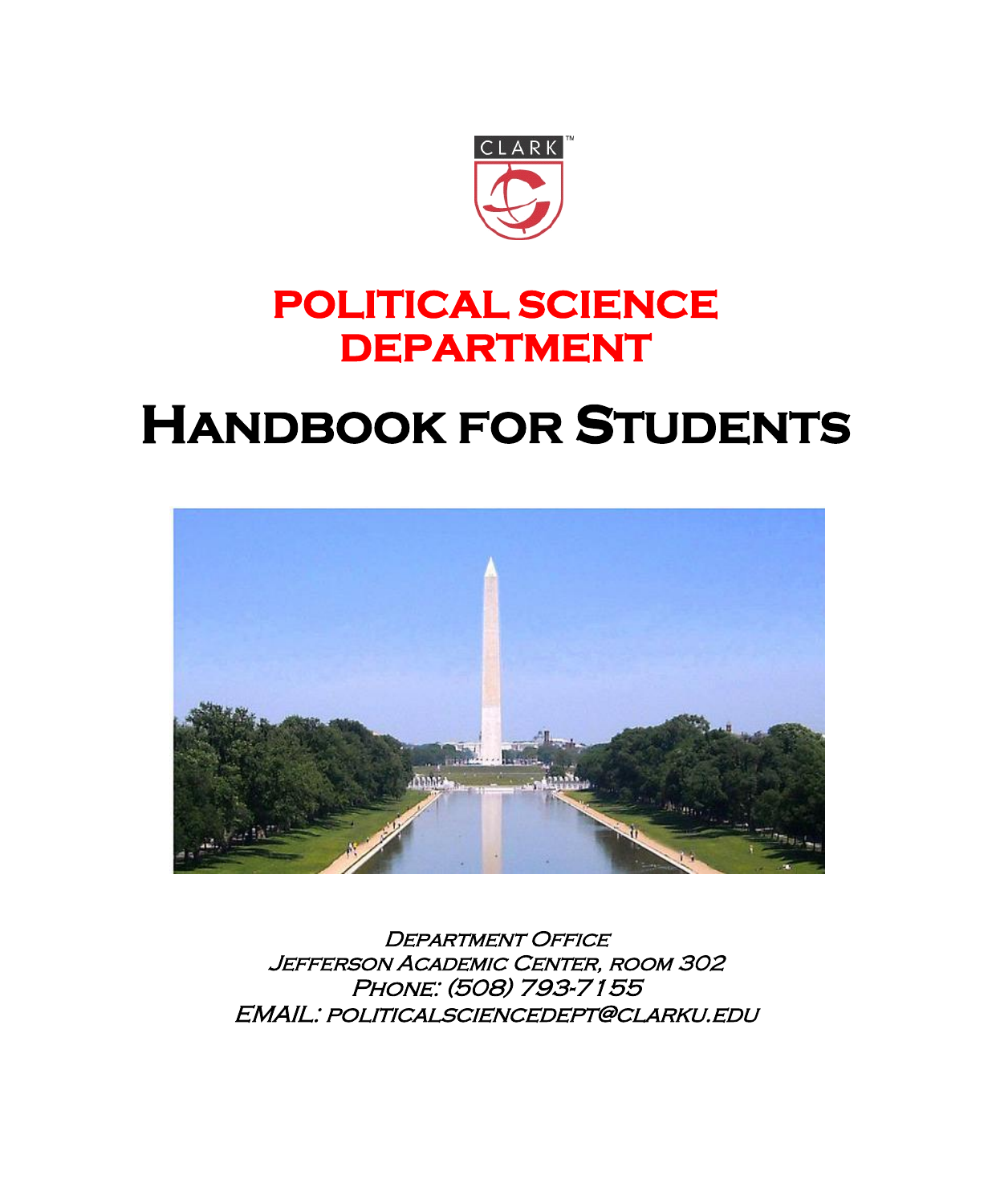## **TABLE OF CONTENTS**

| Undergraduate Academic Program                                                  | 1  |
|---------------------------------------------------------------------------------|----|
|                                                                                 | 2  |
| Subfield Specialization Requirements                                            | 3  |
|                                                                                 | 3  |
|                                                                                 | 5  |
| <b>Subfield Specialization Options:</b><br>I. American Politics & Public Policy | 5  |
| II. Comparative Politics                                                        | 7  |
| III. International Relations                                                    | 9  |
|                                                                                 | 10 |
| Steps for Declaring the Major                                                   | 11 |
| Doing an Interdisciplinary Concentration Along with the Major                   | 11 |
| Internships, Semester in Washington, and Study Abroad                           | 12 |
|                                                                                 | 13 |
| Other Honors, Awards, and Prizes                                                | 15 |
| Political Science Graduate School Advice                                        | 17 |
|                                                                                 | 18 |
|                                                                                 | 23 |
| University Requirements for Graduation Checklist                                | 25 |
| Requirements for the Minor                                                      | 25 |
|                                                                                 | 25 |
|                                                                                 | 26 |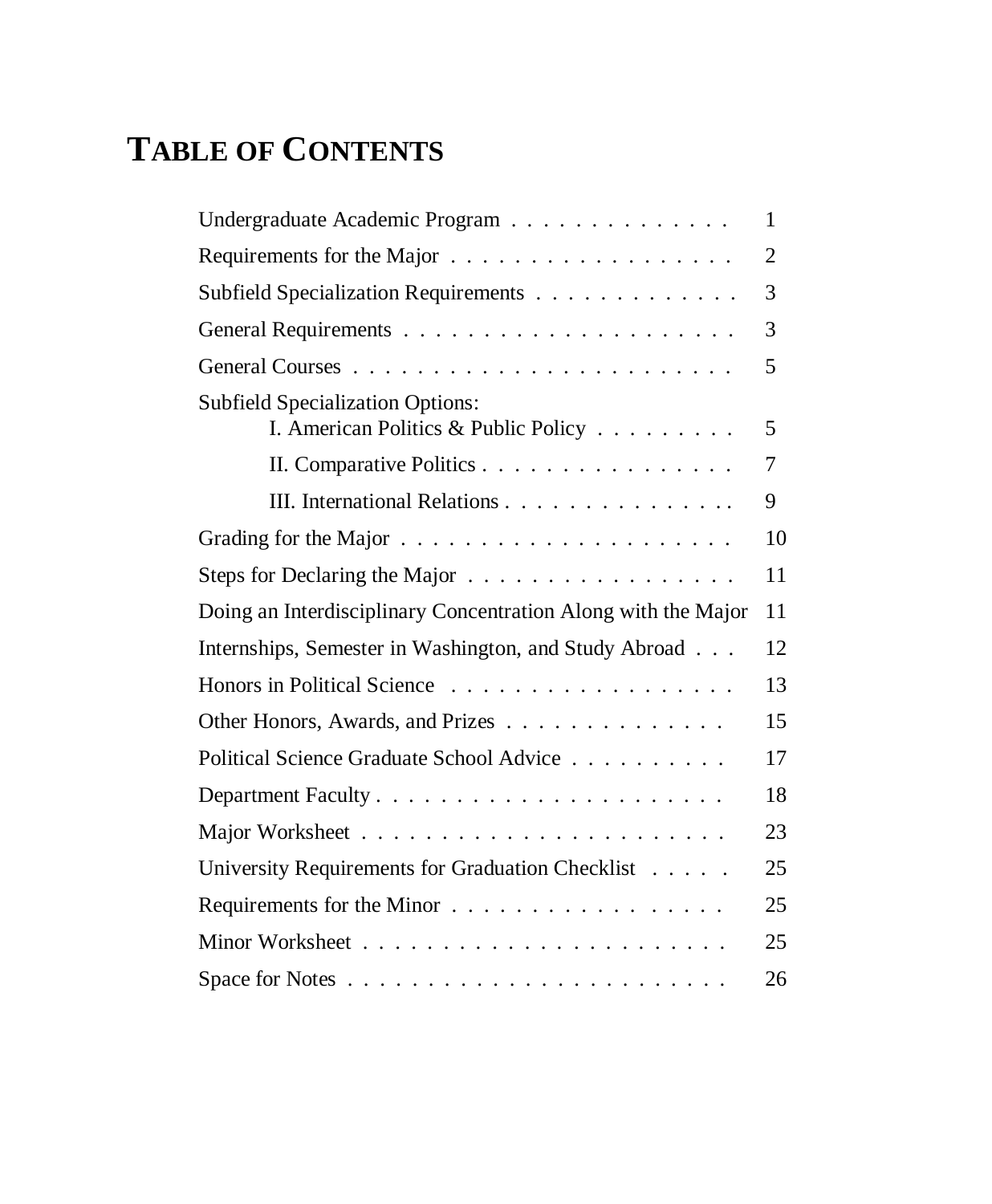## **UNDERGRADUATE ACADEMIC PROGRAM**

#### **Why Choose Political Science as a Major?**

More than 75 years ago, Dr. Harold Lasswell, a prominent Political Science professor, wrote a fascinating book entitled *Politics: Who Gets What, When, How?* His book inspired other political scientists to ask another profoundly important question, namely: *Why?* Over the years, these questions have remained critically important. If you're interested in exploring them in depth, then Political Science is the major for you.

Studying politics involves examining the making of both conflict and consensus; learning what the stakes are; explaining why some groups gain access to the debate while others are left out; and how society as a whole is affected by political actions and inactions. Studying politics enables you to understand how consensus is reached on difficult questions; what can upset that consensus; and how new public debates get generated. Investigating politics involves addressing vexing questions that confront people in countries all over the world these days. For example:

- Why are some governments stable and others unstable?
- How do formal government institutions and informal political resources affect the ability of leaders to govern effectively?
- What factors cause wars or contribute to a peaceful resolution of conflicts?
- How do public policies affect citizens' lives and how can citizens affect those policies?
- In what ways do differences in the socio-economic characteristics of people, such as their race, religion, gender, ethnic background, income or education level, affect their political attitudes and behavior?
- What political factors facilitate or impede the realization of social justice and equality?
- And most important, who gets to decide who will decide these and other matters when conflicts over them arise?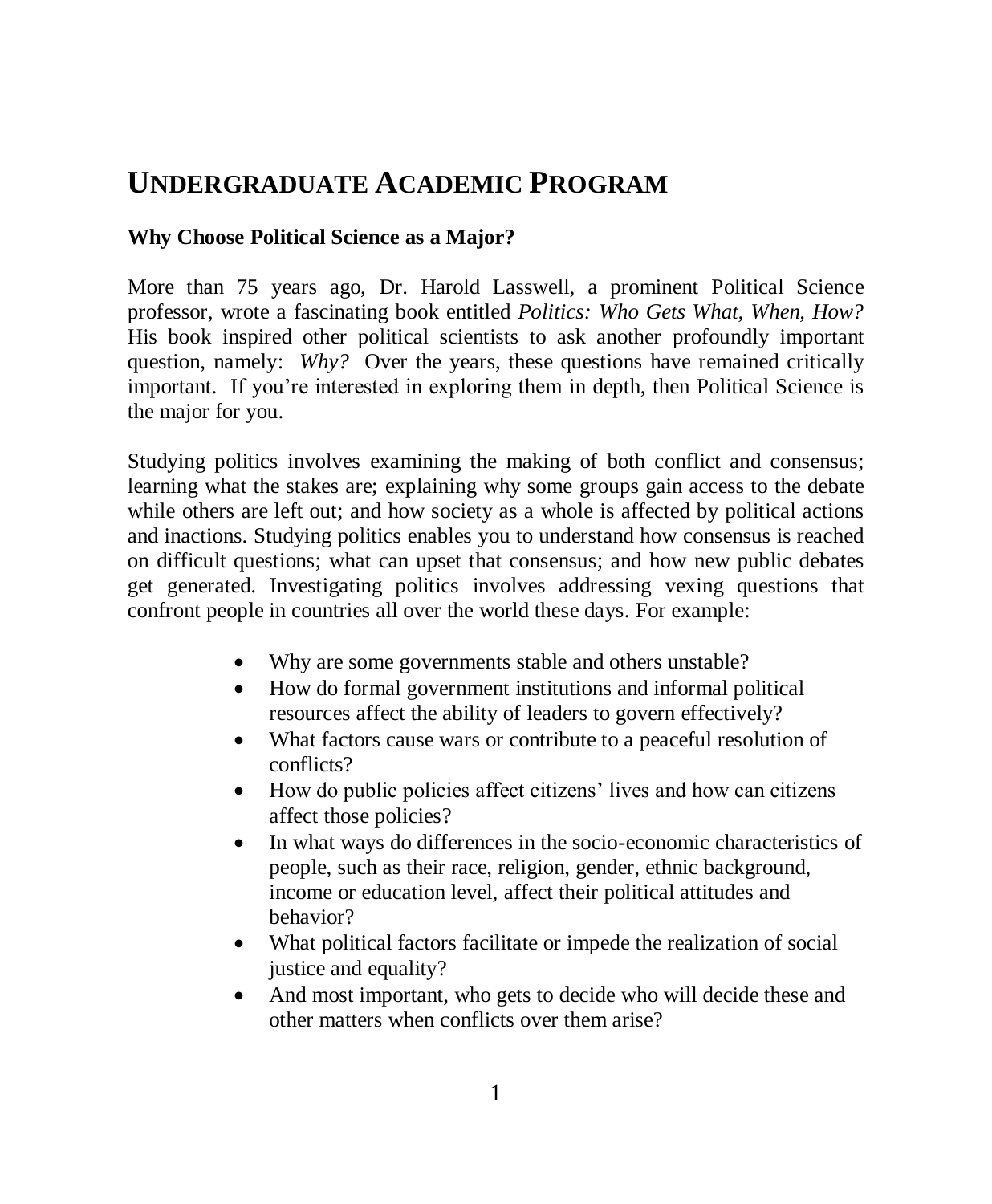The goal of the Political Science major is to equip you with analytical concepts, theories, relevant information, and tools for investigation that will enable you to develop your own answers to these questions and to other important questions that are likely to arise in the future.

## **REQUIREMENTS FOR THE MAJOR**

(Also see the worksheet at the end of this Handbook.)

The requirements for the major are designed to give you a broad introduction to the study of politics as well as the opportunity to gain depth in a subfield of particular interest to you. You get to choose one of three **subfields** as your specialization within the Political Science major:

#### **American Politics and Public Policy Comparative Politics International Relations**

Students must take a minimum of **thirteen (13) courses** for the major. Although the number of required courses is fixed, there is considerable leeway to choose the specific courses you take. **Eleven (11) of the courses** are in the Political Science Department; **two (2) courses** are from other disciplines. The non-Political Science courses are intended to complement the study of politics with other perspectives and to acquaint you with significant relationships that exist between politics and other societal sectors, such as the economy.

The **thirteen courses** required for the Political Science major are divided into two categories:

- 1. Subfield Specialization Requirements
- 2. General Requirements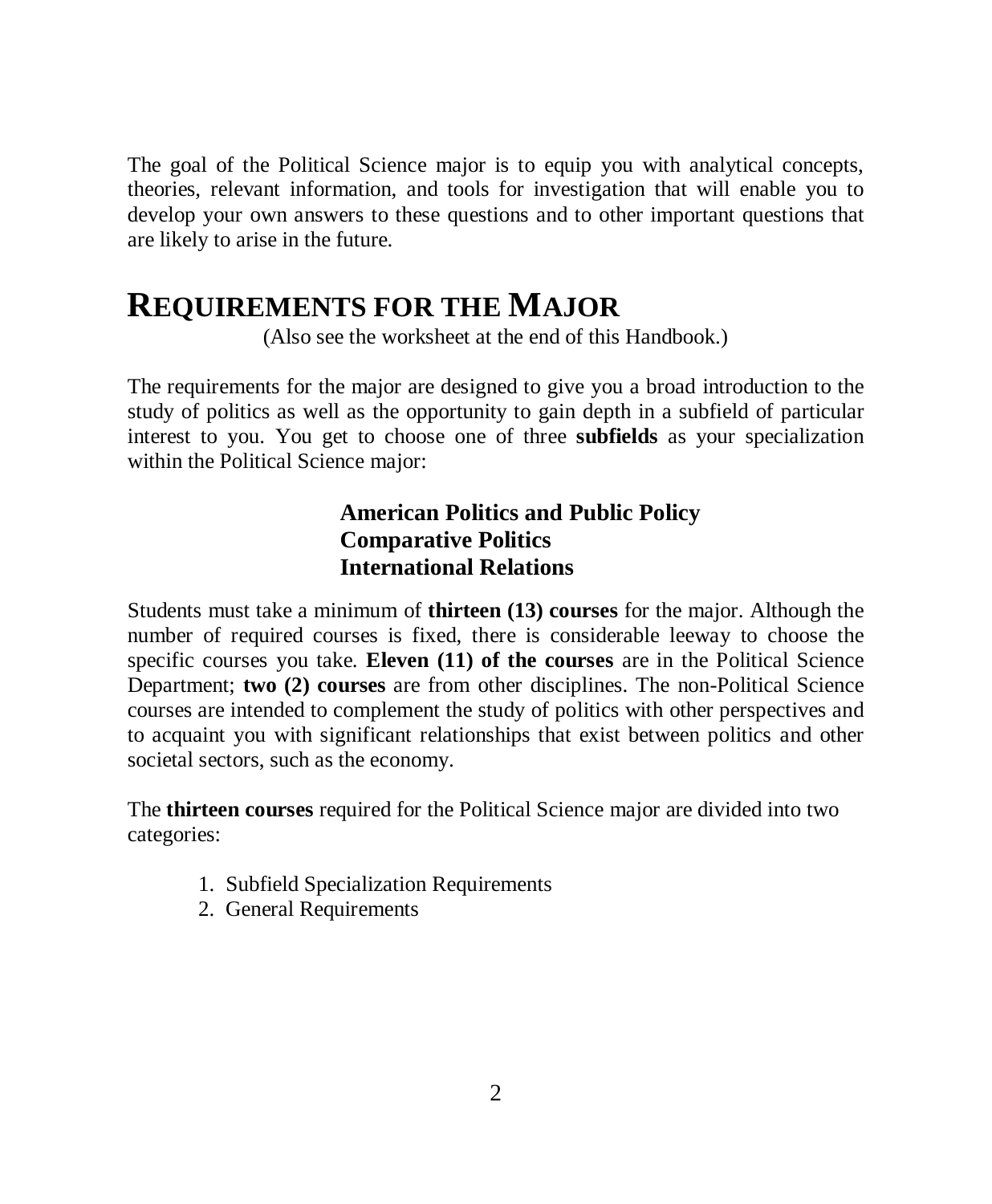#### **SUBFIELD SPECIALIZATION REQUIREMENTS**

#### **You will take five courses in your chosen subfield and one History course related to it.**

**1.** The subfield introductory course: PSCI 050 Intro to American Government, PSCI 070 Intro to Comparative Politics, or PSCI 069 Intro to International Relations. *Students are strongly encouraged to take this course in their first or second year.*

**2 - 3 - 4.** Three additional Political Science courses in your chosen subfield. *One of these must be at the 200 level.*

**5.** One junior/senior Capstone Seminar in your chosen subfield. *Note: The Subfield Introductory Course (or Permission of Instructor) is a prerequisite for the subfield Capstone Seminar.* 

**6.** One History course that is related to your subfield. *Note: You should select the related History course to take in consultation with your Political Science faculty advisor.*

#### **GENERAL REQUIREMENTS**

#### **You will take seven courses to fulfill the general requirements for our major:**

**7.** One introductory course outside the subfield you choose for your specialization: PSCI 050 Intro to American Government, PSCI 070 Intro to Comparative Politics, or PSCI 069 Intro to International Relations.

*Students are strongly encouraged to take this course in their first or second year.*

**8.** One course on political science research methods and skills: PSCI 107 Research Methods in Politics (PSCI 107 **also** fulfills the University's "FA" requirement). *Students are strongly encouraged to take this course in their second year. It will help you acquire research skills you can use in your other Political Science courses.*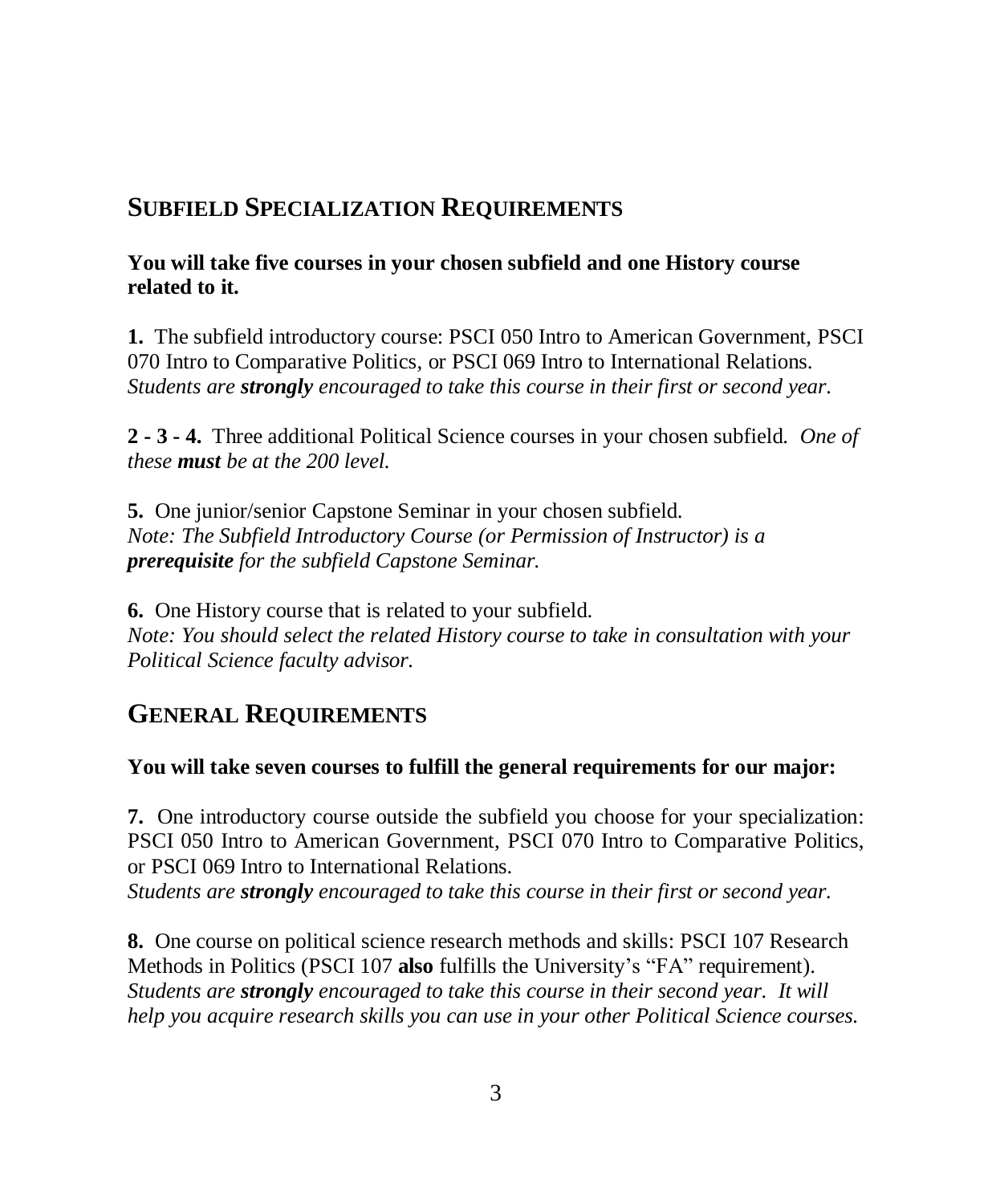**9.** One course in normative political theory: e.g., PSCI 155, PSCI 203, PSCI 206, PSCI 207, PSCI 260, or PSCI 265.

**10.** Economics 010: Economics and the World Economy *Students are strongly encouraged to take this course in their first or second year.*

**11 – 12 – 13.** Three Political Science courses *outside* your subfield specialization. *One of these three must be a 200 level course. One must be in the 3rd subfield either the Introduction to that subfield or any other course in it.* For example, if your subfield specialization is International Relations and you've also taken the Introduction to Comparative Politics course, you will need to take either the Introduction to American Government course or some other course in the American Politics and Public Policy subfield. One of these three courses may be an additional normative political theory course beyond the one that is required for all Political Science majors.

In summary, **a total of thirteen courses** must be taken to fulfill the requirements for the Political Science major:

**eleven in Political Science one in Economics one in History**

#### *A minimum of three of the Political Science courses you take (including the Capstone Seminar) must be at the 200 level.*

**Note:** It may be possible to fulfill a requirement for your Political Science major with a for-credit internship, an independent reading or research project (supervised by a faculty member), or a course (or courses) you take as part of a study abroad program. If you plan to do an internship or participate in a Study Abroad program, you should make sure to discuss your plans with your Political Science faculty advisor *before* you apply in order to find out which, if any, requirement(s) it may fulfill for your major.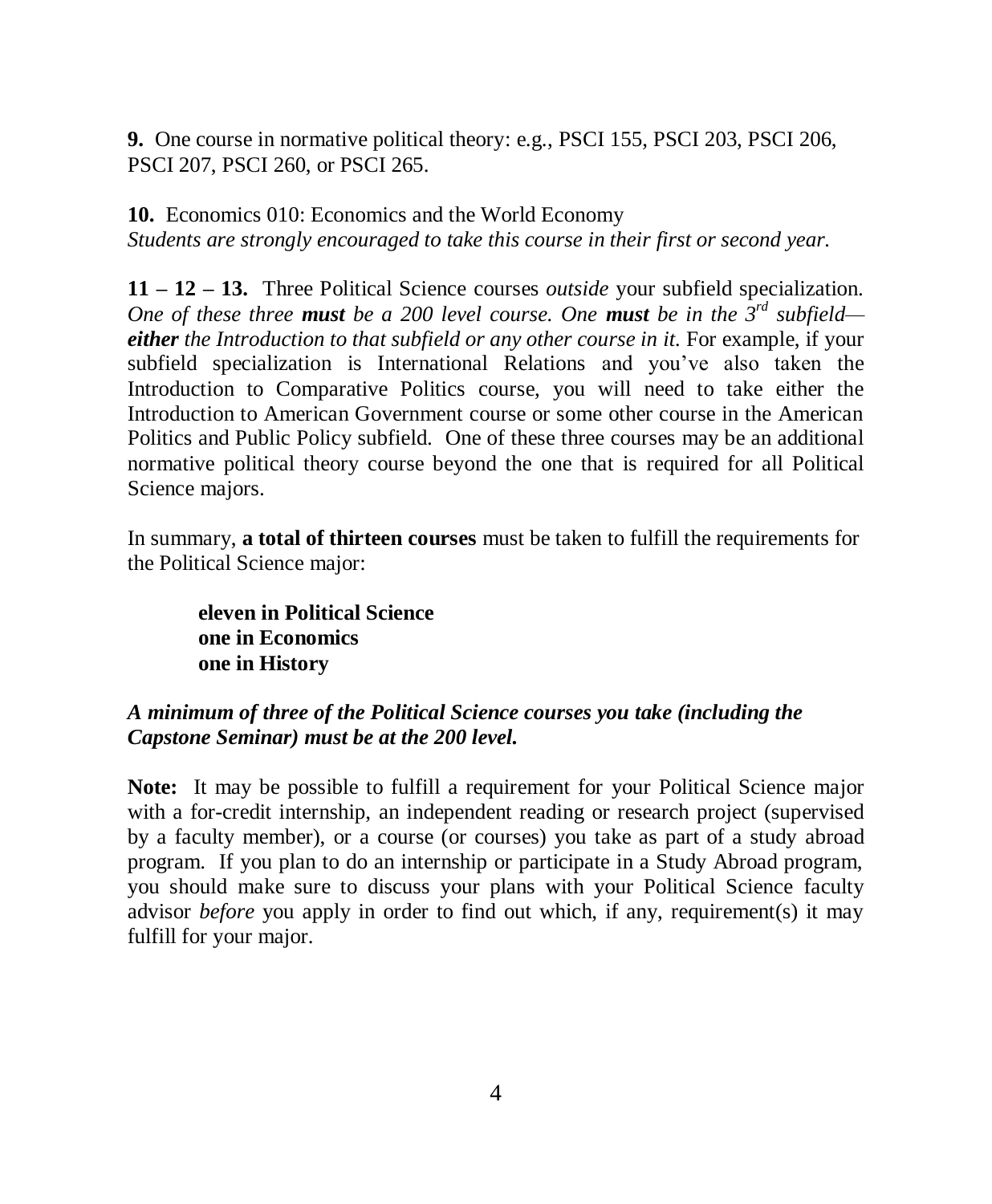## **GENERAL COURSES:**

- 107 Research Methods
- 155 Roots of Political Thought
- 203 Political Theorists and Their Theories
- 206 Recent Political Theory
- 207 International Relations Theory
- 260 Democratic Theory
- 265 Black Political Thought

## **SUBFIELD SPECIALIZATIONS**

#### **I. AMERICAN POLITICS AND PUBLIC POLICY**

The American Politics and Public Policy subfield is wide-ranging. It includes the study of basic political and governmental institutions, such as the presidency and political parties; major political processes, such as the legislative process and decision making by the courts; and important patterns of political behavior, such as citizen participation, interest group lobbying, campaigning and voting.

If you choose American Politics and Public Policy as your subfield, you will become familiar with each of these broad areas. You will also learn about the interrelationships among them in order to understand not just *how* the American political system operates, but *why* it emphasizes particular values and allocates certain resources to different groups and individuals. The central questions you will address as you explore the various facets of American politics are: *Who benefits and who is disadvantaged*?

The federal structure of American government and the diversity of the population also make it essential for you recognize significant variations in government institutions, political processes, and political behavior within the United States. Such variations are considered in courses on, for example, urban and suburban politics; lawyers, judges, and politics; African American politics; and women and politics.

The policies that result from (or are stymied by) the complex interplay of forces in the American political system are also of increasing concern to many students of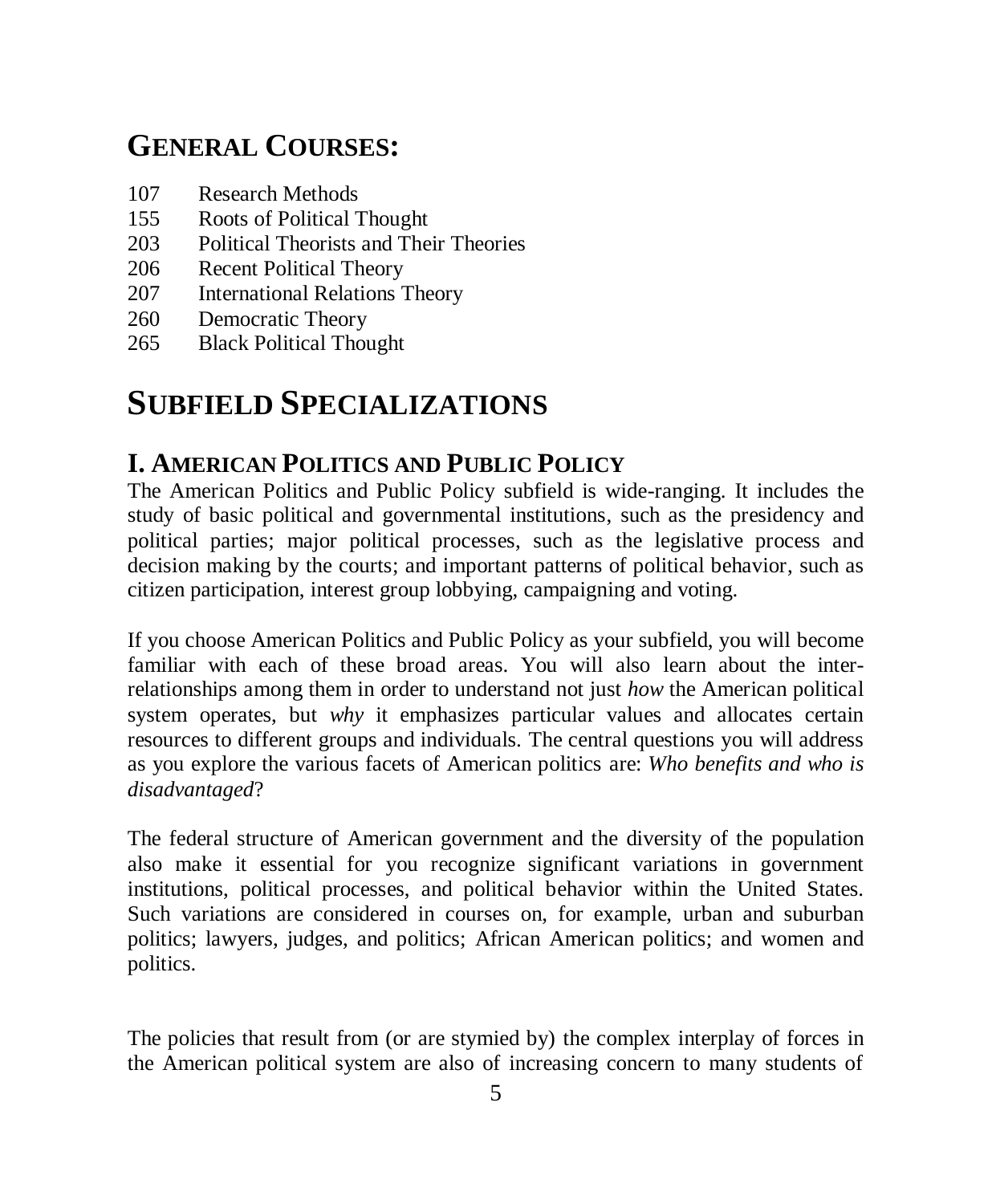American politics as well as to many members of the American public. Hence, courses that focus on specific policy areas, such as the environment and the economy, are also exciting areas to explore in the American Politics subfield.

The Political Science Department offers the following courses in American Politics and Public Policy (s*ee the Clark Catalogue for full descriptions*):

- 050 Introduction to American Government
- 091 First-year Seminar: Gender Gap and American Politics
- 099 First-year Seminar: Public Opinion and American Democracy
- 105 Race and Ethnic Politics in the U.S.
- 108 American Political Development
- 154 Introduction to Public Policy in the United States
- 157 The Politics of U.S. Environmental Issues
- 158 African American Politics
- 159 Political Participation in the U.S.
- 170 American Political Thought and Behavior
- 171 Urban Politics: People, Power and Conflict in U.S. Cities
- 172 Suburbia: People and Politics
- 175 Women and U.S. Politics
- 204 The American Presidency
- 205 U.S. Campaigns & Elections
- 213 Policy Analysis
- 220 Legislative Redistricting: The Geography of Politics
- 221 Women, Politics and Public Policy
- 223 Urban and Suburban Housing Policies
- 228 Punishment and Crime
- 235 Money and U.S. Politics
- 251 U.S. Social Movements and Interest Groups
- 252 U.S. Political Parties
- 253 U.S. Judicial Politics
- 255 The Politics of U.S. Congress
- 258 U.S. Social Policy
- 264 Race and Representation
- 271 American Jury System
- 272 U.S. Constitutional Law: Civil Liberties and Rights
- 273 U.S. Constitutional Law: Governmental Powers
- 274 The Supreme Court in American Society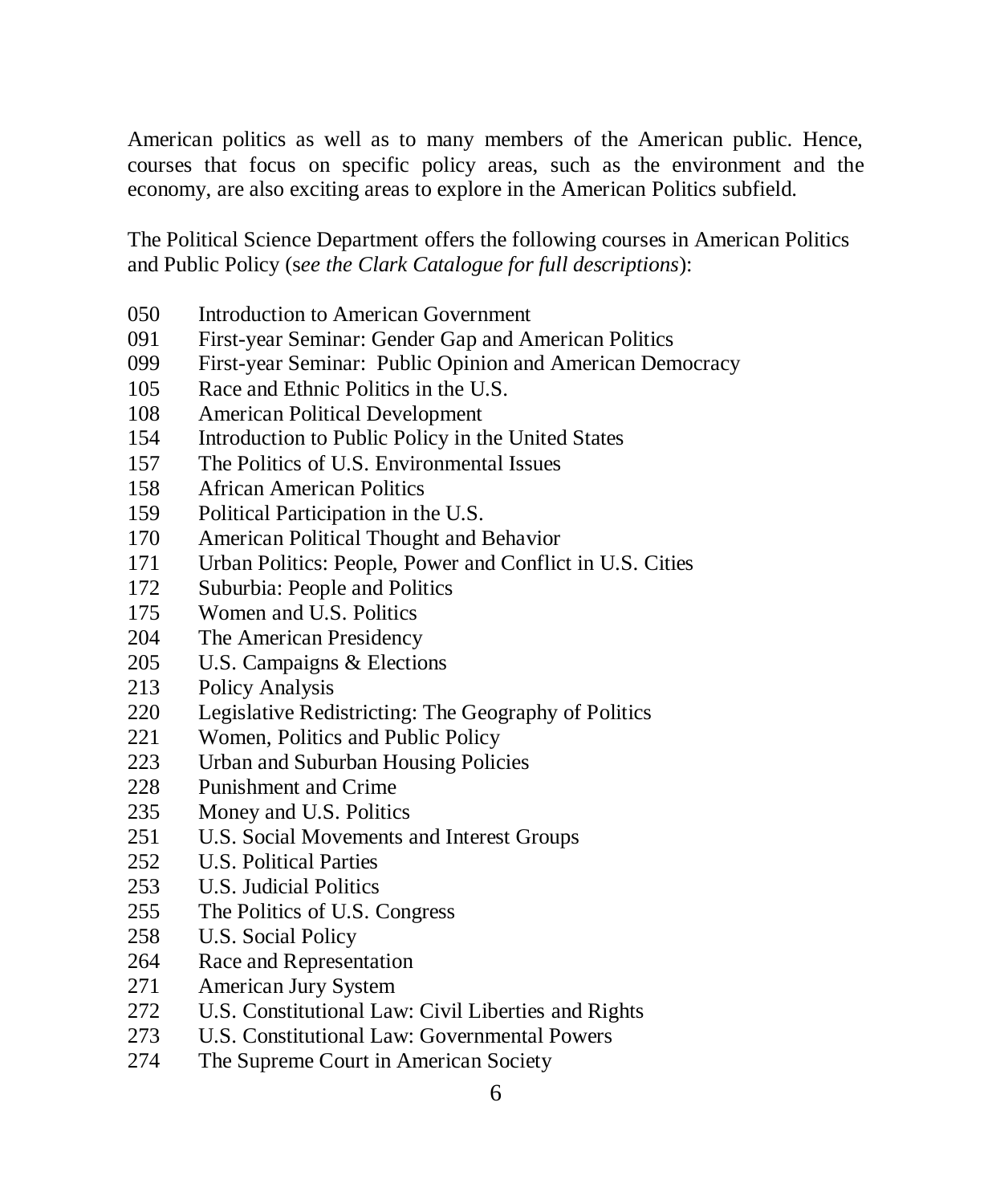- 282 Capstone Seminar: U.S. Housing Policies and Politics
- 291 Capstone Seminar: Lawyers and U.S. Politics
- 292 Capstone Seminar and Internship: Urban Policy in the United States
- 294 Capstone Seminar: American Constitutional Development
- 296 Advanced Topics in American Politics
- 297 Senior Honors Thesis
- 298 Internship
- 299 Independent Study (Directed Readings or Research)

#### **II. COMPARATIVE POLITICS**

Comparative Politics has two intertwined meanings at Clark: 1) in-depth study of politics in two or more countries outside the United States; for example, Canada, Mexico, the former Soviet Union, Vietnam, Great Britain, France, Jordan, Israel, Brazil or South Africa, and 2) systematic comparisons of important aspects of politics, such as social movements or policy-making processes, in two or more countries. Comparative Politics subfield specialists are given the opportunity to delve into politics as experienced by elites and by ordinary people in other countries. The Political Science Department offers two kinds of Comparative Politics courses: 1) courses that focus on the politics of particular countries or groups of countries, for example: Politics of Africa, Middle East Politics, Russian Politics, Latin American Politics, Politics of Western Europe, Politics of Japan, and 2) courses that focus on particular puzzles, which are best explored on a trans-national basis, for example: Revolution and Political Violence, Mass Murder and Genocide under Communism, Women and Militarization, Comparative Gender Politics, Transitions to Democracy, Comparative Environmental Politics, and Globalization and Democracy.

Both of these types of courses are Comparative Politics courses. While the U.S. is deliberately kept off center stage in these courses, most of them raise specific questions about American politics - its policies, experiences, assumptions - as they are seen from the vantage point of people in other countries.

We see Comparative Politics as an approach that opens up new questions and suggests fresh answers to old questions. It alerts us to the varieties—and also the often surprising similarities— in how public power is gained, justified, and wielded in different countries.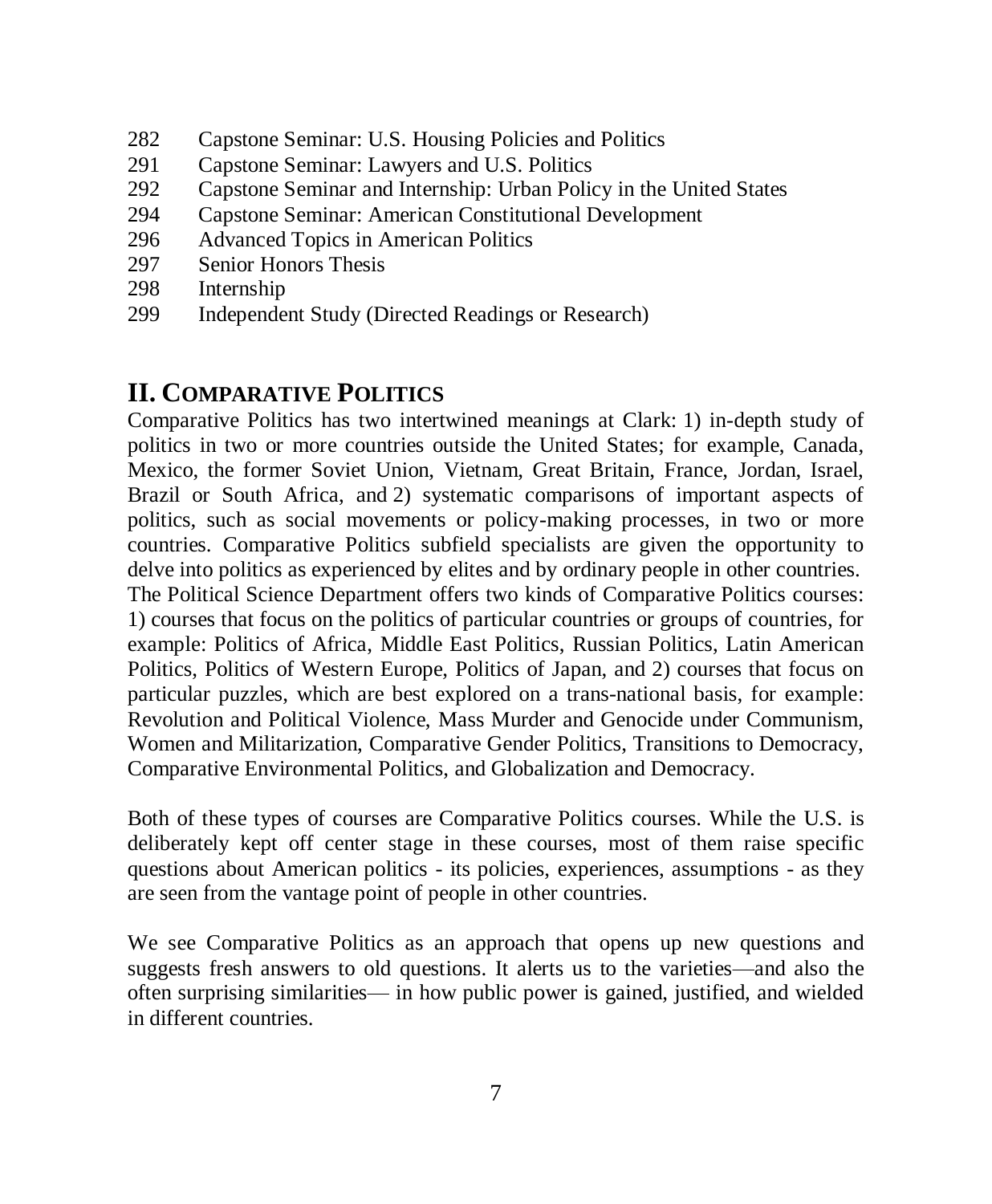Puzzles you may find yourself tackling as a Comparative Politics specialist include: Why and how do revolutions happen? How can a dictatorship become a democracy, and vice versa? Why are some countries more successful than others in developing and implementing effective environmental policy? How do societal understandings of sex, masculinity, femininity, and power shape our lives? What is the relationship between a country's social and economic conditions and its political system?

The Political Science Department offers the following courses in Comparative Politics (s*ee the Clark Catalog for full descriptions*):

- 070 Introduction to Comparative Politics
- 094 First-year Seminar: Dictators and Revolutionaries in Latin America
- 102 First-year Seminar: Political Science Fiction
- 103 Africa and the World
- 104 The Politics of Ethnicity and Identity
- WS 110 Introduction to Women's Studies
- 117 Revolutions and Political Violence
- ID 125 Tales from the Farside
- 136 Sub-Saharan Africa: Issues and Problems
- 173 Introduction to Latin American Politics
- 174 Middle East Politics
- 177 Transitions to Democracy
- 178 South Africa: History and Contemporary Politics
- 208 Comparative Politics of Women
- 212 Politics, Culture and Society in Latin America
- 214 Mass Murder and Genocide under Communism
- 216 Comparative Environmental Politics
- 229 Arab-Israeli Conflict
- 256 Russian Politics
- 257 Comparative Courts and Law
- 281 Capstone Seminar: Civil Wars in Comparative Perspective
- 286 Capstone Seminar: Advanced Topics in Comparative Politics
- 290 Capstone Seminar: U.S.-Latin-American Relations
- 295 Capstone Seminar: Globalization and Democracy
- 297 Senior Honors Thesis
- 298 Internship
- 299 Independent Study (Directed Readings or Research)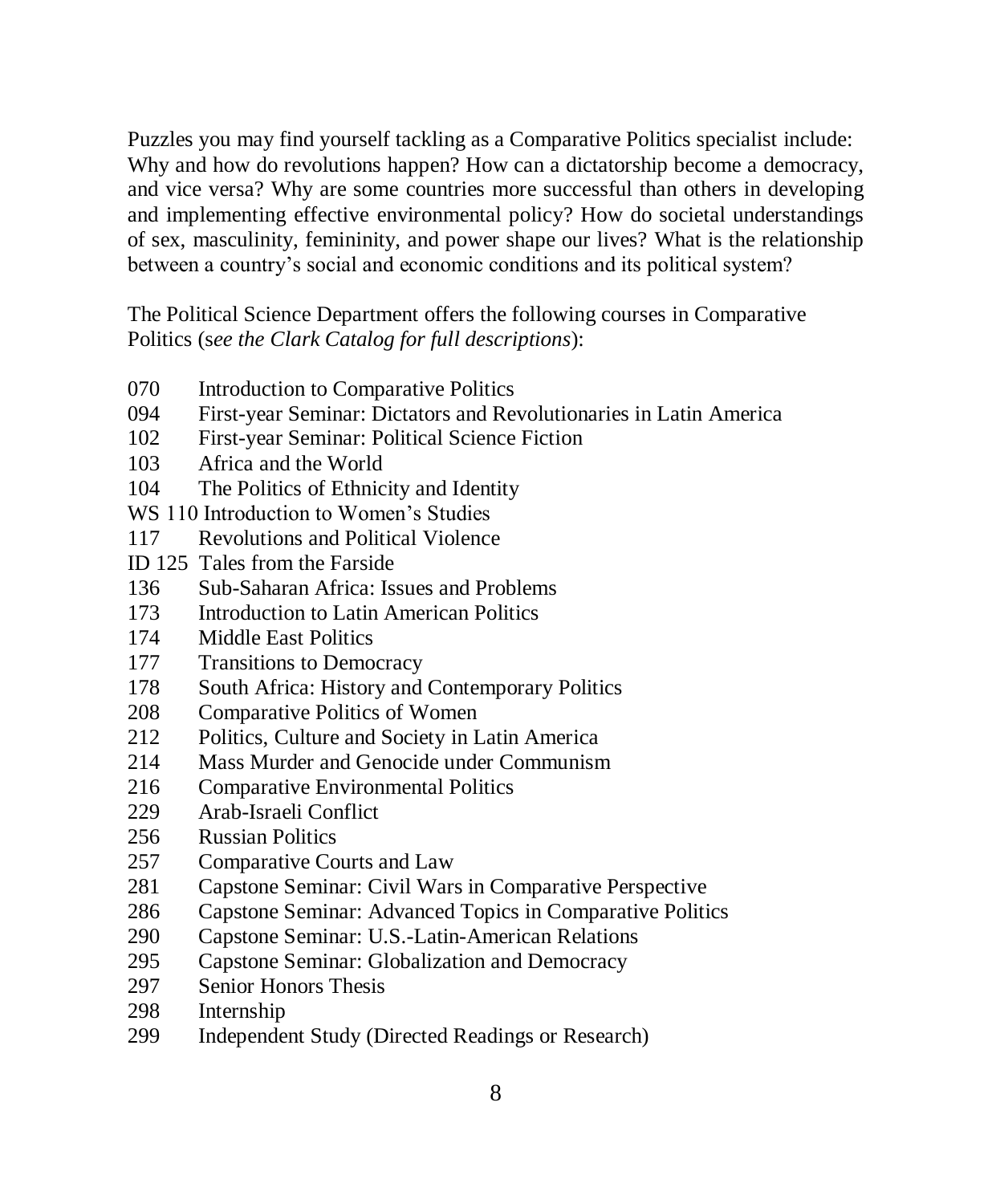## **III. INTERNATIONAL RELATIONS**

International Relations (IR) is the study of nation-states and their interactions with other states. More than just the study of state-to-state relations, IR examines the role that non-state actors, such as intergovernmental organizations, nongovernmental organizations (NGOs), multinational corporations (MNCs), and individuals, play in global politics. Human rights, social movements, development, women's rights, the environment, terrorism, weapons of mass destruction, religion, gender, and economics are among the many topics encompassed in the study of international relations. To explain these complex phenomena students engage in rigorous investigations of competing theoretical and analytical traditions. By exploring diverse intellectual approaches to ongoing problems of world order and stability it becomes possible to make sense of the day-to-day politics comprising global affairs.

The survey course, PSCI 069, Introduction to International Relations, provides you with an overview of the field and the diversity of the discipline (security, economic, and social/cultural issues). In it you learn that the precise domain studied depends on the dynamics of the particular issues involved, such as boundary disputes between states, the economic integration of Europe, poverty, climate change, and militarization. You will also find that there are interactions that cross the state-tostate, regional and global domains.

The Political Science Department offers the following International Relations courses (s*ee the Clark Catalogue for full descriptions*):

- 010 Difficult Dialogues: Israel, Palestine and the U.S.
- 069 Introduction to International Relations
- 079 Model United Nations I
- 080 Model United Nations II
- 092 First-year Seminar: Women and War
- 093 First-year Seminar: International Human Rights
- 095 First-year Seminar: Transnationalism
- 096 First-year Seminar: Just and Unjust Wars
- 097 First-year Seminar: The International Relations of Sports
- 106 Introduction to Ethnic Studies from an IR Perspective
- 144 Religion and International Relations
- 146 The U.N. and International Politics
- 147 World Order and Globalization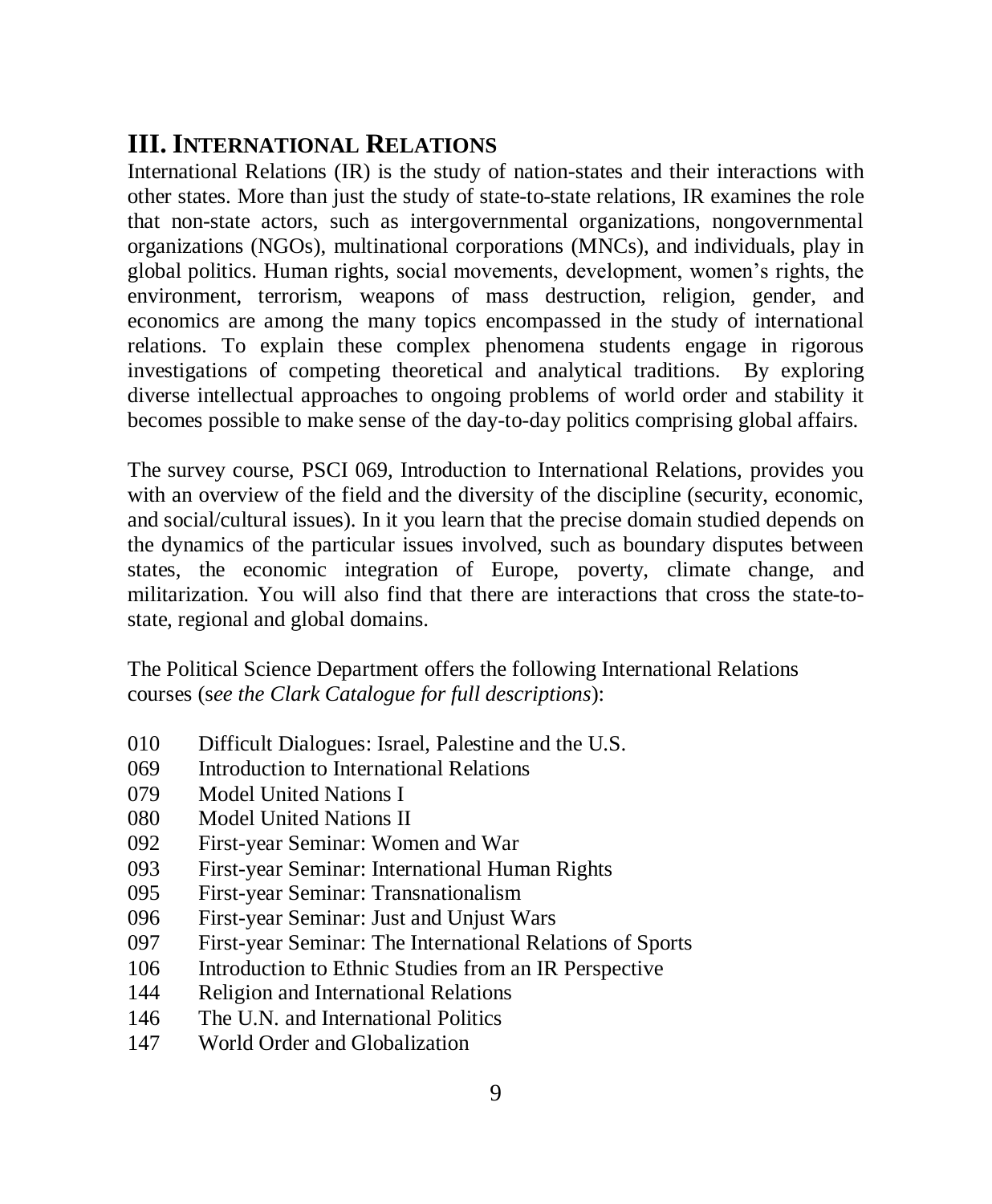- 169 Comparative Foreign Policy
- 180 International Organizations
- 182 International Security (formerly PSCI 280)
- 190 Political Economy of South Asia
- 192 Asian Political Economy
- 193 International Relations of Asia
- 211 International Cooperation
- 226 International Political Economy
- 229 Arab-Israeli Conflict
- 238 U.S. Foreign Policy
- 240 Human Rights and International Politics
- 243 Politics of the European Union
- Hist 245 U.S. and Mideast Since 1945
- 250 U.S. National Security
- 263 U.N. and Peacekeeping
- 266 International Law
- 267 International Negotiations
- 268 Peace & War
- 270 Gender, War, and Peace
- 285 Capstone Seminar: Special Topics in Peace Studies
- Hist 286 Vietnam War
- 289 Capstone Seminar: Advanced Topics in International Relations
- 297 Senior Honors Thesis
- 298 Internship
- 299 Independent Study (Directed Readings or Research)

#### **GRADING FOR THE MAJOR**

1. The **lowest acceptable grade** for all Political Science major courses (including the two taken outside Political Science) is a C-. *Exception: You may count one course in which you have received a D or D+.*

#### 2*.* **Pass/No Record (P/NR)**

Generally, you should **NOT** take your Political Science major courses using the Pass/No Record option. However, with the approval of your faculty advisor, you *may* take one major course for P/NR. You may also take a for-credit Internship on a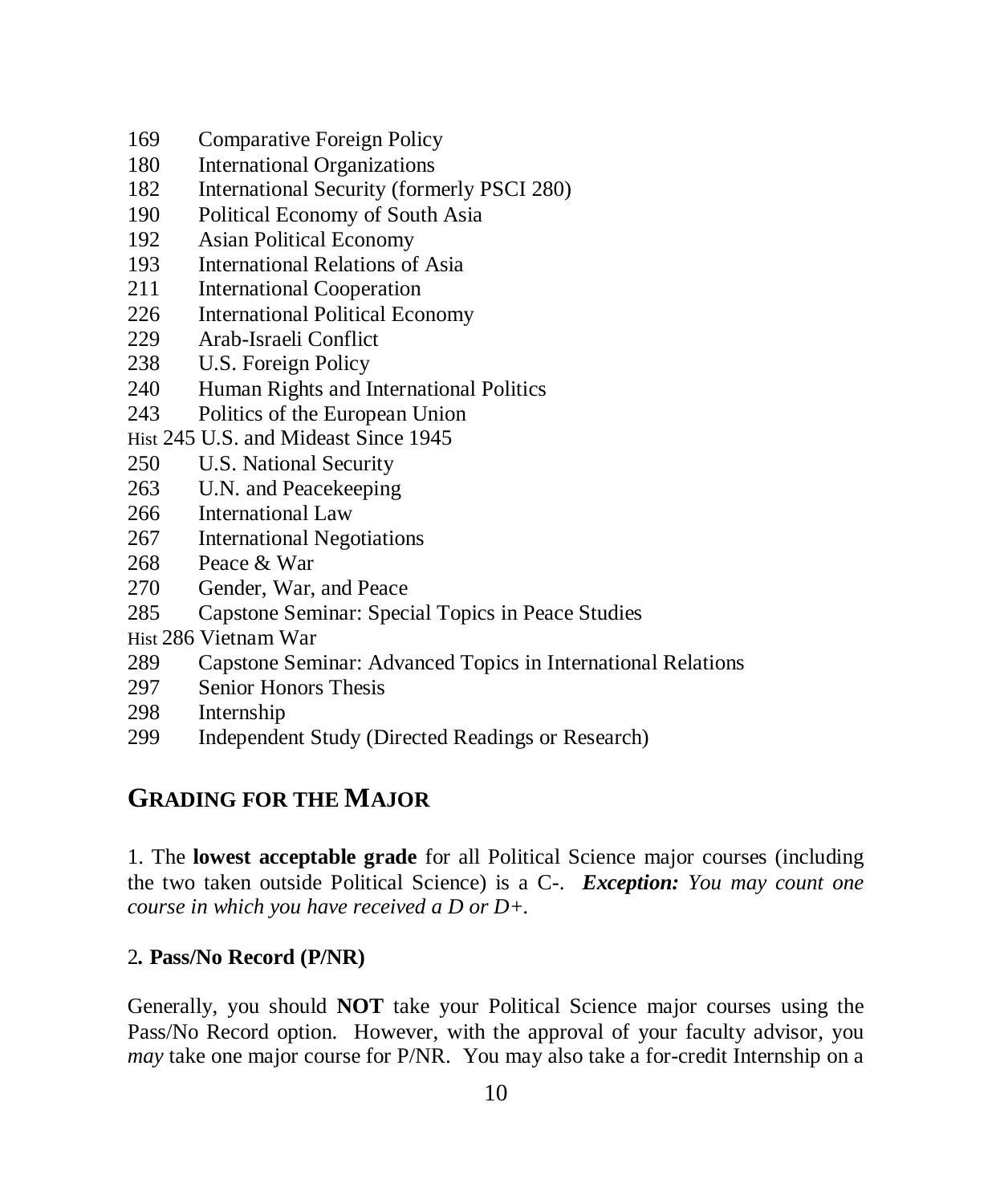CR/NC basis, since this is the policy of the University. **Note:** If you want to take an Internship for a letter grade, you can submit a petition to the Dean of the College for approval.

#### **COPACE COURSES**

Generally, only **one** COPACE course may be used to fulfill one of your 13 Political Science major course requirements. However, with the approval of your faculty advisor, you *may* take more than one COPACE course to satisfy requirements for the major.

## **HOW TO DECLARE YOUR MAJOR**

Once you have chosen Political Science as your major, you should:

1. Obtain a Majors Declaration Form from the Student Records Office or from the Political Science Department Office. The form is available online at: http://www.clarku.edu/offices/registrar/forms/declaration-form.pdf

2. Decide which subfield you want to make your specialization: i.e., American Politics and Public Policy, Comparative Politics, or International Relations.

3. Ask a Political Science Department faculty member who teaches courses in that subfield to be your faculty advisor. Your advisor will sign your Major Declaration form and will help you choose courses each semester that are of interest to you and fulfill requirements for the major. In the spring of your junior year, your advisor will sign your Senior Clearance Form, which certifies for the Student Records Office that you have completed, or are in the process of completing, all the requirements for the Political Science major.

### **INTERDISCIPLINARY CONCENTRATIONS**

Clark offers a number of interdisciplinary concentrations that can be taken in addition to your major. (See the Clark catalogue for descriptions of all the concentrations that are offered.) Some concentrations complement the Political Science major especially well, for example, Law and Society, Women's and Gender Studies, Urban Development and Social Change, Latin American and Latino Studies, and Race and Ethnic Relations. Certain concentration requirements may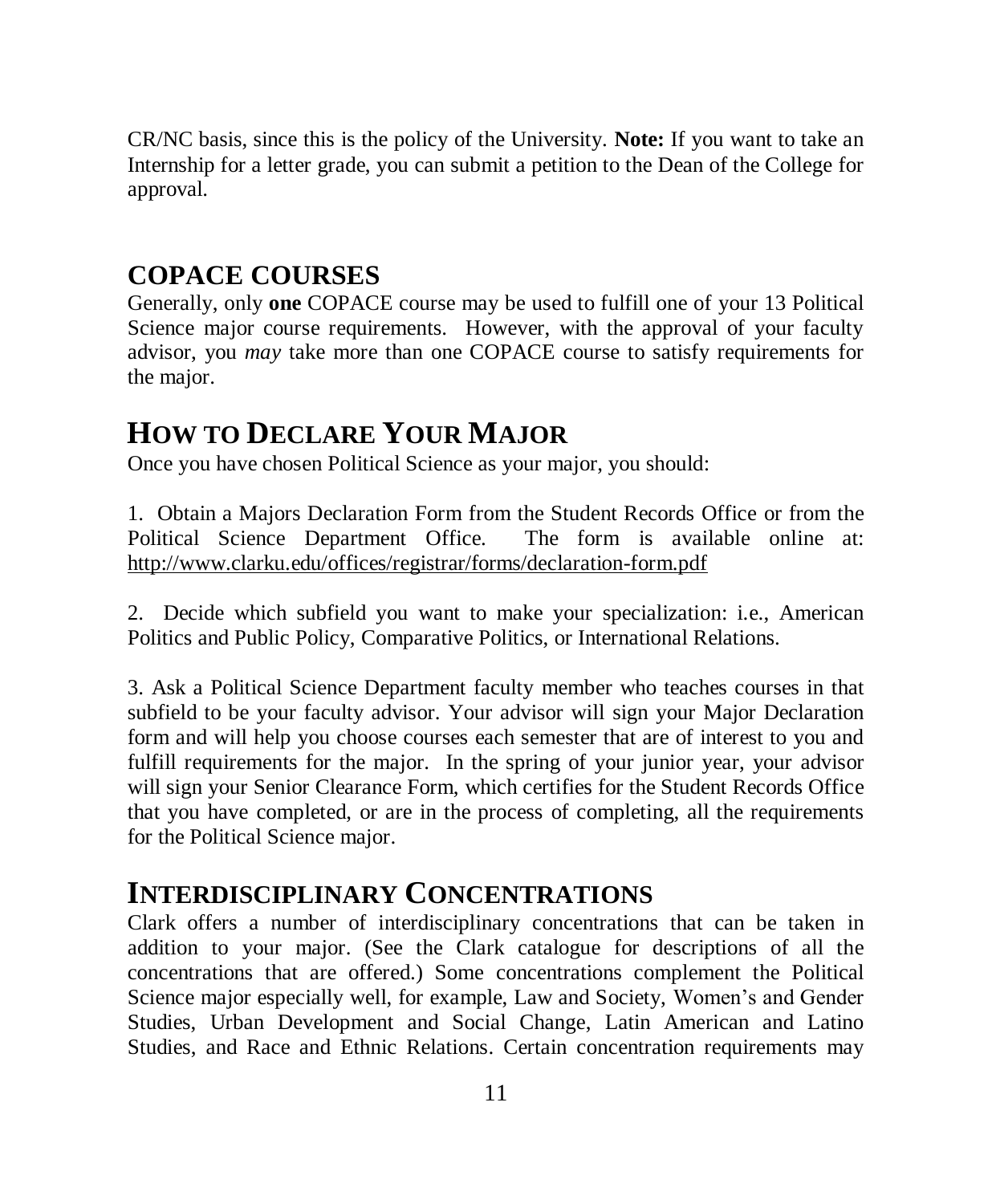also fulfill Political Science major requirements. Generally only two courses taken for a concentration can also count for the Political Science major. Check with your faculty advisor about the rules for double-counting courses.

## **OPPORTUNITIES FOR INTERNSHIPS, SEMESTER IN WASHINGTON, D.C., AND STUDY ABROAD**

Students can earn academic credit for internships they do off-campus as part of their educational program. An internship for credit must be supervised by a carefully selected agency sponsor in conjunction with an appropriate Clark faculty member. Examples of past internship placements in Worcester include: the Mayor's Office, City Councilors' Offices, the American Civil Liberties Union, the Main South Community Development Corporation, the Central Massachusetts Housing Alliance, the Office of the Public Defender, and various law firms. Examples of internship placements Clark students have had in other locations include the National Gay and Lesbian Task Force, the U.S. Department of State, the Office of U.S. Congressman Jim McGovern, and CNN and ABC News in Washington, D.C. If you would like to pursue an internship, you should discuss options with your faculty advisor or with a staff member in the Office of Career Services.

Clark also offers students the opportunity to spend a semester in Washington, D.C., either in a program at American University or at the Washington Center for Internships and Academic Seminars. Information about these programs can be obtained from Professor Mark Miller or from Clark's Study Abroad/Study Away Office.

Clark students can study abroad in a wide range of countries, including, Australia, Chile, China, France, Israel, Japan, Namibia, Netherlands, Spain, and the UK. Information about all the programs available can be obtained at Clark's Study Abroad/Study Away Office. If you plan to participate in a Study Abroad program, be sure to confer with your faculty advisor to find out whether you will be able to fulfill requirements for the Political Science major (or minor) with courses that are part of the program you're most interested in pursuing.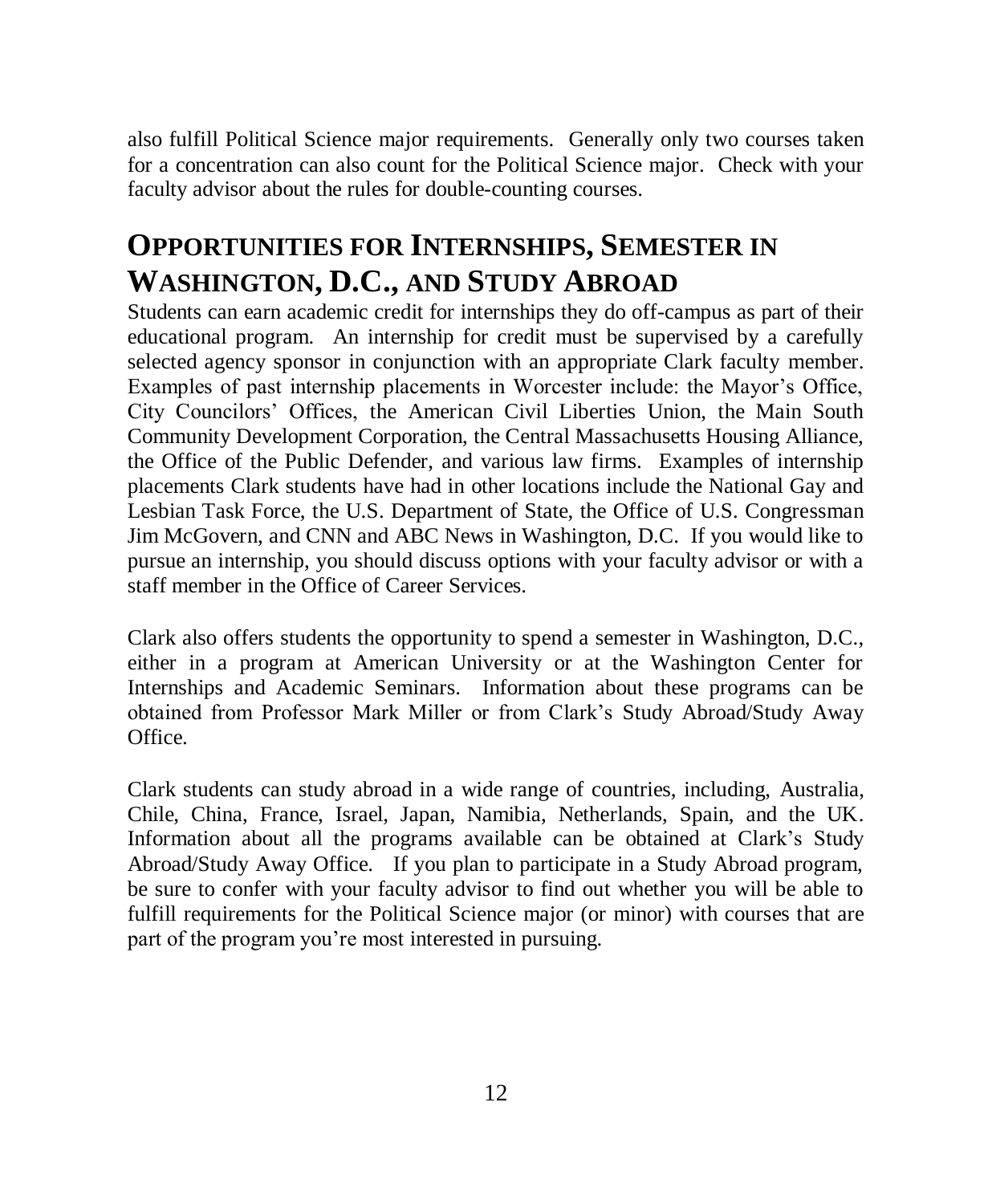## **HONORS IN POLITICAL SCIENCE**

Juniors with a strong academic record (a 3.5 gpa in their Political Science major courses) may apply to the Honors Program, which expands research and writing skills through an in-depth systematic analysis of a topic of particular interest to the student. You can achieve honors by successfully completing the Honors Program, which involves researching, writing, and defending a senior thesis. Writing a senior honors thesis gives you the opportunity to engage in original research and to work closely with a professor on an individual basis. Honors theses have been written on a wide range of topics. You can see the titles of past honors theses at: [www.clarku.edu/departments/politicalscience/research/index.cfm.](http://www.clarku.edu/departments/politicalscience/research/index.cfm)

If you are interested in doing a senior honors thesis, you should obtain a copy of the Political Science Department's *Guidelines for the Honors Program***,** which is available in the Department Office and online at: [www.clarku.edu/departments/politicalscience/pdfs/HonorsGuidelines.pdf](http://www.clarku.edu/departments/politicalscience/pdfs/HonorsGuidelines.pdf)**.** You should then contact your advisor, no later than the Fall semester of your junior year, to discuss with him or her whether you have the academic background and skills necessary to complete the program. If you decide to pursue honors in Political Science, you should complete the following steps during your last three semesters at Clark:

**1. Find a thesis advisor.** During the spring semester of your junior year, you should ask a Political Science faculty member to serve as your thesis advisor and discuss potential research topics with him or her. Choose your thesis advisor carefully because you will be working closely with this faculty member for two to three semesters.

**2. Select a topic.** Many senior honors thesis topics grow out of course or seminar papers written during a student's junior year. Others grow out of topics covered in course work that a student would like to pursue further. In any case, you should consider a broad range of topics before selecting one. Your thesis advisor will give you some guidance in narrowing your interests and in identifying suitable methodologies and sources.

#### **3. Submit an application to the Political Science Department Honors**

**Committee by April 1st of your junior year.** This application should consist of:

• a transcript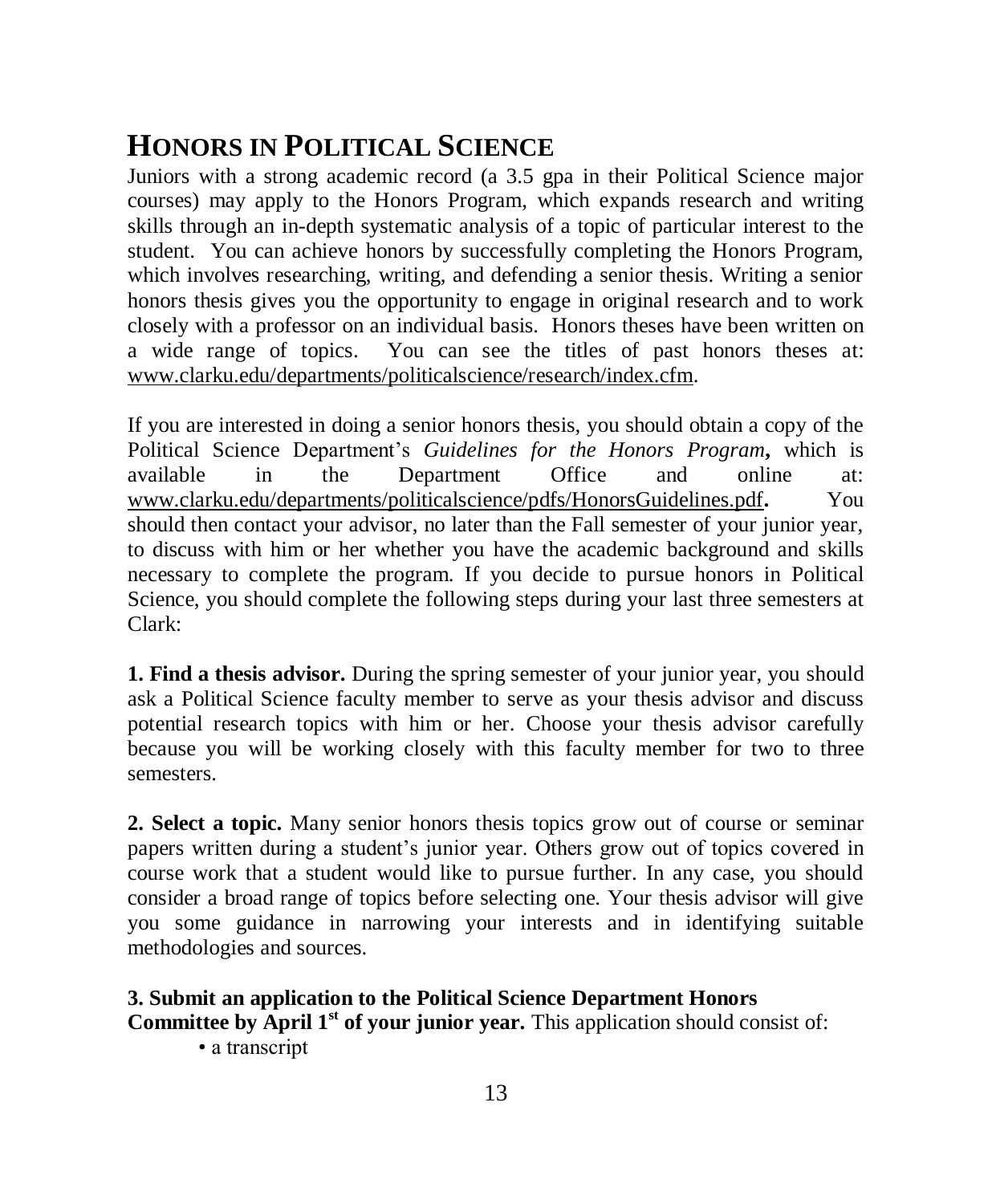- a 5 to 7 page proposal
- a letter of recommendation from your thesis advisor

In writing the proposal, you should refer to the Political Science Department's Honors Program Guidelines and seek help from your thesis advisor and the Writing Center. The Guidelines contain specific requirements for the content of the proposal. The recommendation (which the thesis advisor should send directly to the Honors Committee) should assess the student's demonstrated abilities and potential for undertaking successful thesis research as well as the merits of the research proposal. The Honors Committee will let students know whether their applications have been approved or denied by **April 10<sup>th</sup>**. In some cases, the Committee might suggest that an applicant revise the proposal and re-submit it.

**4. Register for Political Science 297.** If you are accepted into the Honors Program, you will register for Senior Honors Thesis (PSCI 297) during the Fall and Spring semesters of your senior year. This counts for one (1.00) credit each semester for a total of two (2.00) credits. You will receive a grade of IP ("in progress") for the Fall semester and will receive letter grades for both semesters in May of your senior year. During the Fall semester, most of the research should be completed, with periodic reviews of data sources and bibliographic materials by your thesis advisor. During this semester, you are also required to participate in the Honors Thesis Colloquium which consists of all students writing honors theses that year. The purpose of the colloquium, which is run by the chair of the Honors Committee, is to provide you with the intellectual support and feedback of your fellow students. Each student must present a draft of his or her first chapter for written and oral comment by colloquium members. By **December 1**, a revised draft chapter and a detailed outline of the entire thesis must be submitted to your advisor. During the Spring semester, you should present chapters or sections of your thesis to your advisor according to a schedule worked out between you and your advisor. By **March 11**, a first draft of your entire thesis must be completed and submitted to your advisor. You are expected to act upon the recommendations of your advisor regarding revisions or additional research for your thesis.

**5. Oral defense of the thesis.** A final draft of the thesis must be completed by **April 1**. Once the thesis has been reviewed and approved by your advisor, it is submitted to the Thesis Committee. This committee is composed of three members: the thesis advisor, one other member of the Political Science Department, and a third member either from the Political Science Department or from a department that is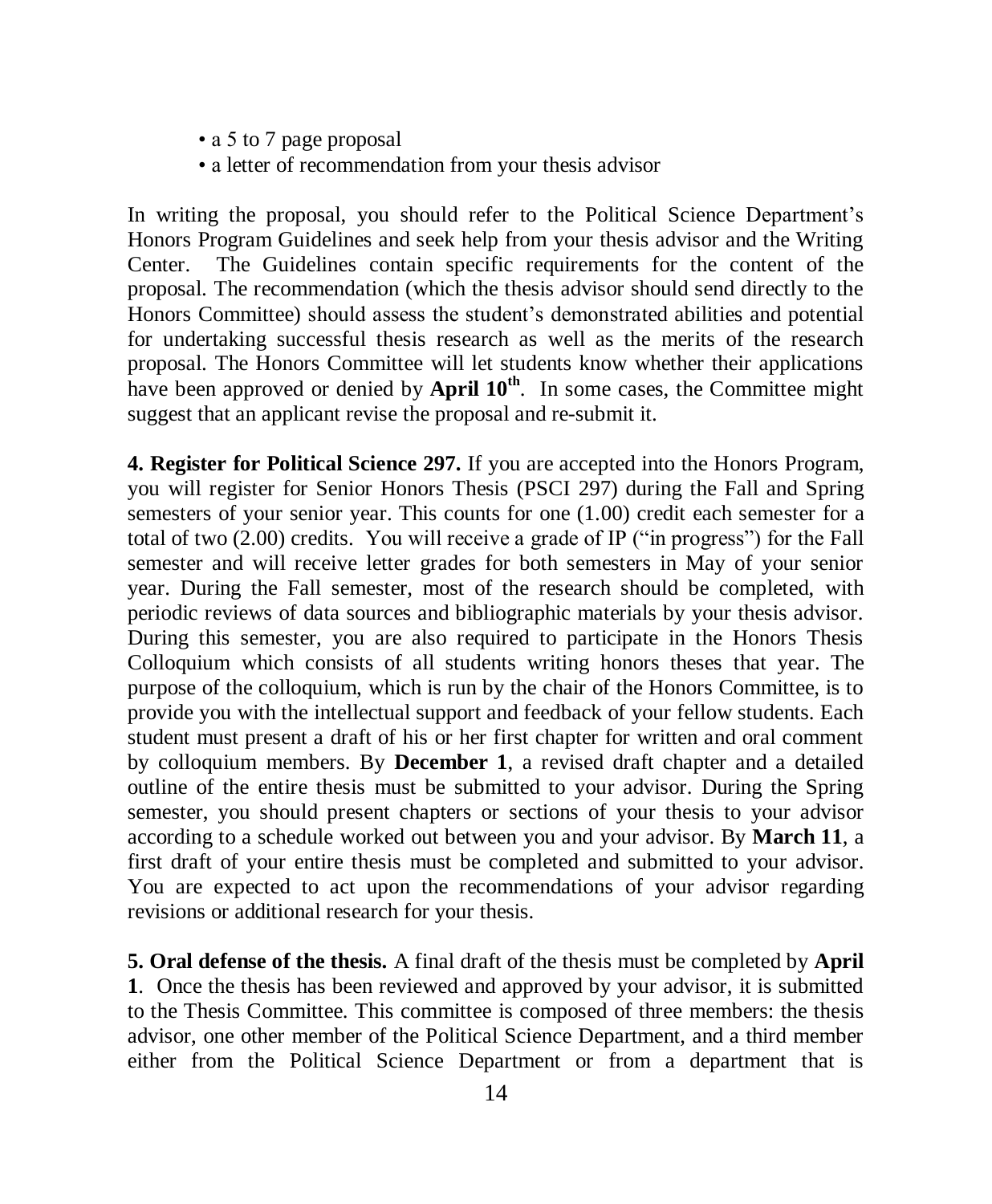particularly relevant to your thesis topic. The committee may grant honors, high honors or highest honors, or may decide not to award honors. Students who are accepted into the Honors Program but whose work does not ultimately meet the criteria for an Honors designation will still be eligible for credit either for a semester of Independent Study (PSCI 299) or for a senior thesis without honors, depending upon the level of progress. There are also special junctures at which the student may elect to withdraw from the program during the senior year.

**6. Resources available.** The Political Science Department makes resources from our Harrington Fund for Public Affairs available to students whose thesis proposals are approved by the Thesis Committee. Up to \$500.00 of support may be provided for your research and thesis preparation expenses. To apply, you must submit a brief cover letter requesting support. You must agree to either hold your thesis defense as an open, public event to which fellow students, friends, and other faculty will be invited, or to give a talk or present a poster about your thesis research at Academic Spree Day.

## **OTHER HONORS, AWARDS, AND PRIZES FOR STUDENTS**

#### **PI SIGMA ALPHA NATIONAL HONOR SOCIETY**

Outstanding seniors majoring in Political Science may be invited to join Pi Sigma Alpha, the national political science honor society. Eligibility is based on a combination of overall grade point average and the grades earned in courses in the Political Science major. There is no application process. Eligible students will receive an invitation to join the Clark chapter of Pi Sigma Alpha from the Chair of the Political Science Department soon after the start of the Spring Semester.

#### **HARRINGTON PUBLIC AFFAIRS FELLOWSHIPS**

The Harrington Public Affairs Fellowships are designed to encourage and support undergraduates to pursue original research on politics and public policy as well as community service projects. The fellowships were made possible by a generous gift to our department from Francis A. Harrington in 1963. In addition to supporting these fellowships, the Harrington Fund enables us to offer special lectures, seminars, field trips, and other programs on public affairs each year.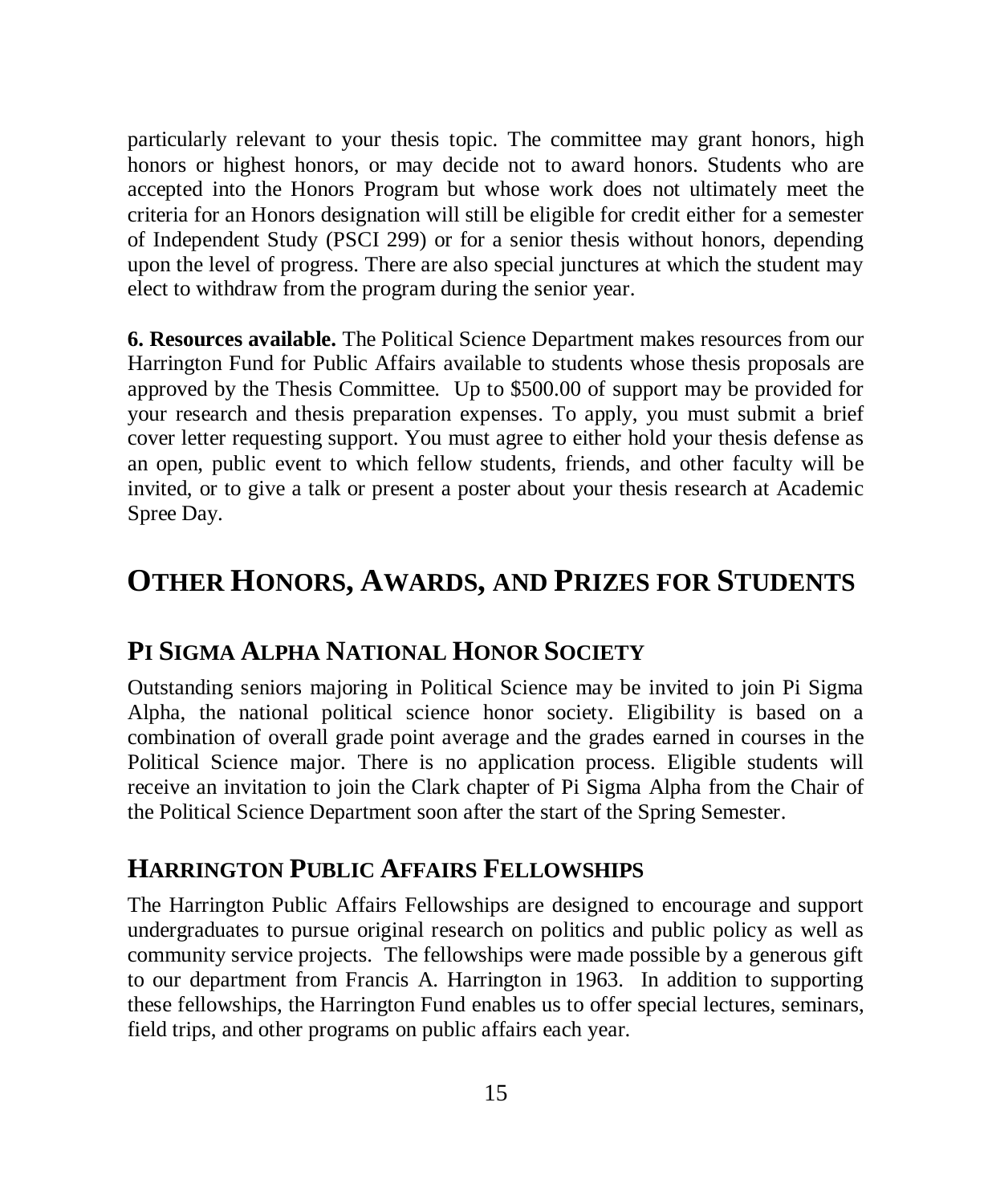Approximately five Harrington Fellowships ranging from \$500-\$2500 are awarded to Political Science majors each year. There are two rounds of applications: Fall and Spring. A student who is granted a Harrington Fellowship in the Fall application round can use the Fellowship over the Winter Break and/or during the following Spring semester. A student who is granted a Harrington Fellowship in the Spring application round can use the Fellowship during the following Summer and/or in the Fall semester. The Harrington Fellows share highlights of their projects with the wider Clark community by participating in Fall Fest or Academic Spree Day.

**Applications for fellowships to support Spring Semester projects are due by noon on November 15. Applications for Fellowships to support Summer or Fall Semester projects are due by noon on March 15.** Applications are available in the Political Science Department office, Jeff 302, and can also be downloaded from our department's website.

#### **THE IRVING AND EDITH WILNER PRIZE**

This prize is awarded annually to the student who has written the best research paper for a course in the American Politics subfield during the academic year.

#### **THE MORRIS H. COHEN PRIZE**

This award was established to honor Professor Morris H. Cohen, who joined the Clark faculty in the 1940s and became one of the founders of our department. The Cohen Prize is awarded annually to the outstanding Political Science major entering his/her senior year whose subfield specialization is American Politics.

### **THE SALLIE R. HOLTHAUSEN PRIZE FOR EXCELLENCE IN INTERNATIONAL RELATIONS**

This prize is awarded each year to the top graduating senior Political Science major whose subfield specialization is International Relations.

### **THE ZENOVIA SOCHOR MEMORIAL SCHOLARSHIP**

This annual award was established by alumni, friends, and colleagues of Zenovia Sochor to honor her memory. Professor Sochor taught in our department for almost two decades before her untimely death in 1998. The scholarship provides funds to help a Political Science major or minor who is studying abroad on a Clark Program pay for some of the expenses involved in studying abroad. Information about the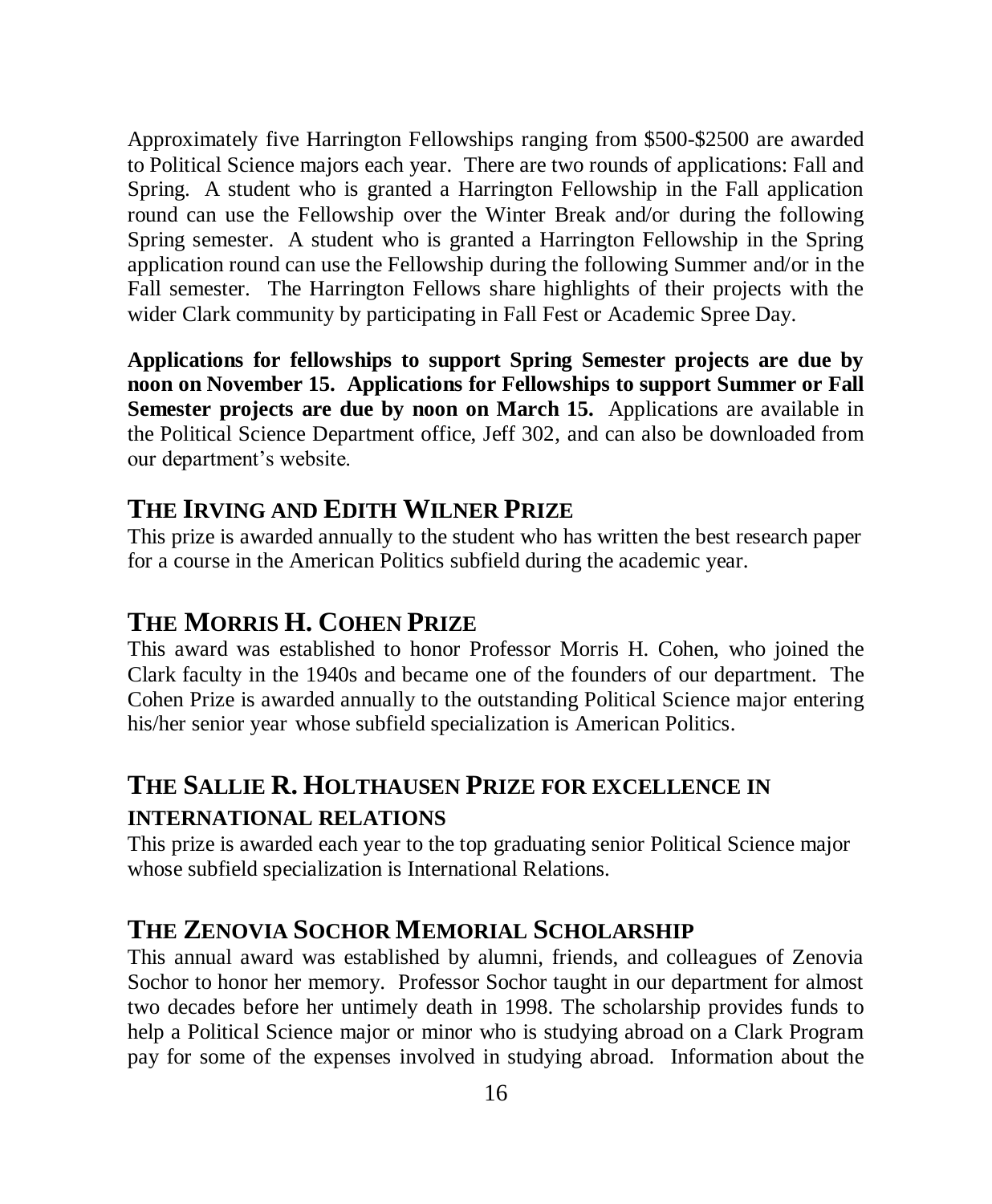application and selection criteria for this scholarship can be obtained from the Political Science Department Office or the Study Abroad Office.

## **POLITICAL SCIENCE GRADUATE SCHOOL ADVICE**

Students interested in attending graduate school in political science or related fields should seek advice from their faculty advisor as early on as possible. If you're thinking about going to graduate school, you should also contact the schools you're interested in attending to find out which undergraduate courses they recommend or require as prerequisites for their program. Some graduate programs, for example, require undergraduate courses in statistics and/or other quantitative methods.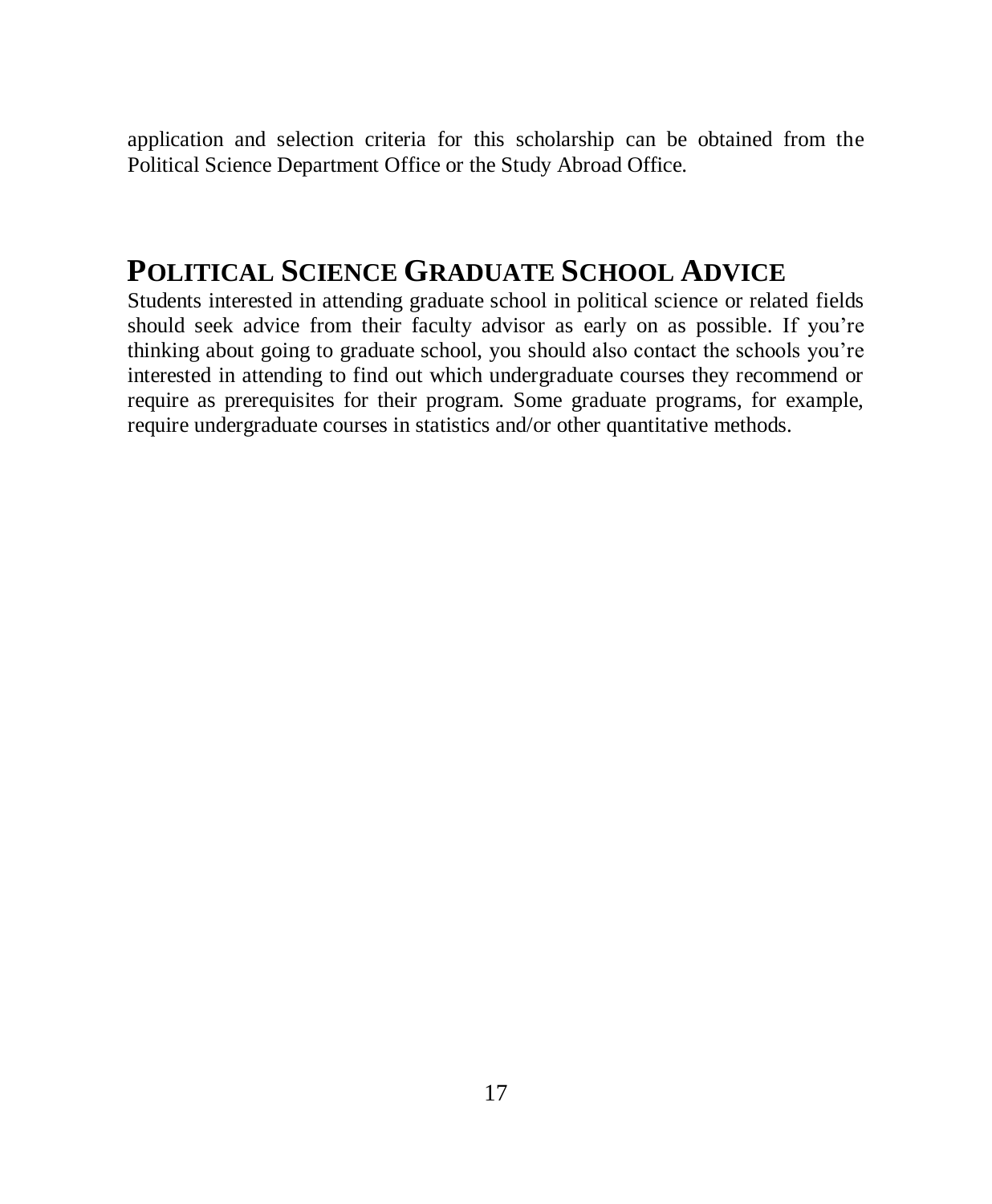## **POLITICAL SCIENCE DEPARTMENT FACULTY**

**ROBERT G. BOATRIGHT, PH.D.,** Associate Professor of Political Science *B.A., Carleton College, 1992; M.A., University of Chicago, 1994; Ph.D., University of Chicago, 1999.*

Professor Boatright teaches courses on American political behavior, political parties, campaigns and elections, interest groups, political participation, and political theory. His current research interests include campaign finance, congressional elections, and political ideology. He is the author of *Getting Primaried*: The Changing Politics of Congressional Primary Challenges (2013), Interest Groups and Campaign Finance Reform in the United States and Canada (2011), and Expressive Politics: Ideological Strategies of Congressional Challengers (2004), as well as many journal articles and book chapters.

**MICHAEL J. BUTLER, PH.D.,** Associate Professor of Political Science *B.A., University of Connecticut, 1994; M.P.M., Public Policy, University of Maryland, 1996; Ph.D., Political Science, University of Connecticut, 2004*

Professor Butler teaches a variety of international relations courses on subjects including peace and war, U.S. and comparative foreign policy, transnationalism, military intervention, global terrorism, and the European Union. His research focuses on conflict and cooperation, U.S. and European foreign policy, and global governance. He is the author of the books *Global Politics: Engaging a Complex World* (2013), *Selling a Just War: Framing, Legitimacy, and U.S. Military Intervention* (2012) and *International Conflict Management* (2009), as well as numerous articles appearing in peer-reviewed journals such as *International Studies Quarterly*, *International Negotiation*, the *Journal of Conflict Resolution, International Studies Review*, and *International Studies Perspectives,* among others.

**SHARON PERLMAN KREFETZ, PH.D.**, Associate Professor of Political Science; Andrea B. and Peter D. Klein '64 Distinguished Professor, 2010-2014 *A.B., Douglass College (Rutgers University), 1967; M.A., Brandeis University, 1970; Ph.D., Brandeis University, 1975.*

Professor Krefetz has been a member of the department faculty since 1972. She has taught courses on urban and suburban politics, urban policy, housing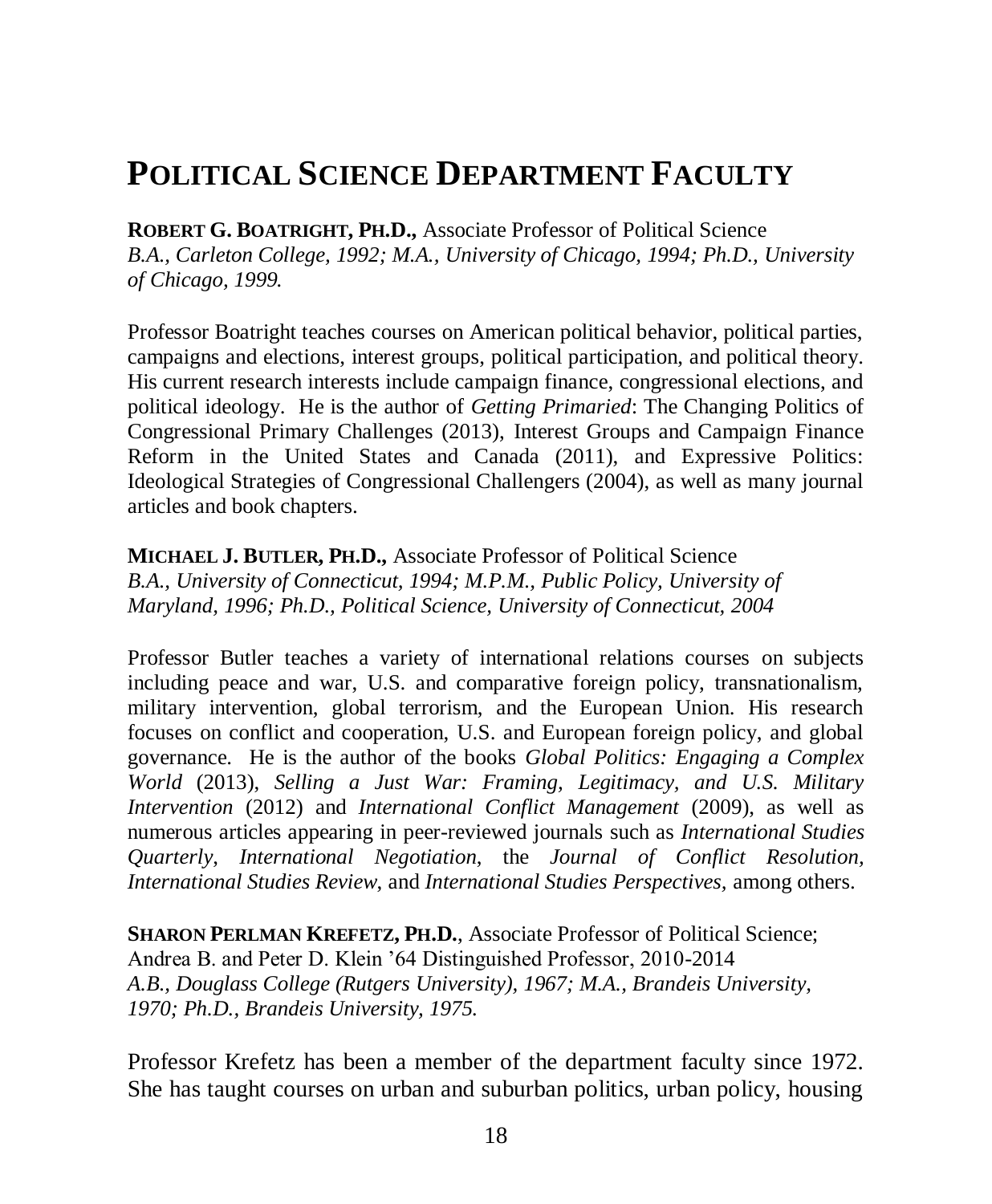policy, American political behavior, women and politics, and research methods. She also served as Clark's Dean of the College (1992-2000) and Associate Provost (1993-2000). Professor Krefetz is the author of a book on *Welfare Policy-Making and City Politics* and book chapters and journal articles on citizen participation, urban revitalization, and the politics of efforts to get affordable housing built in the suburbs. Much of her research has focused on the impact of state legislative efforts to overcome exclusionary zoning and "open up the suburbs" in Massachusetts, Connecticut, Rhode Island, New Hampshire, and Illinois. Her most recent work on this topic, "State Legislative Attacks on Exclusionary Zoning," will be published as a chapter in the forthcoming book, *The Arsenal of Exclusion and Inclusion*, edited by Daniel D'Oca. Professor Krefetz spent the Spring 2012 semester on sabbatical as a Visiting Scholar in the Public Policy Department at Tel Aviv University, where she did research on recent housing affordability problems and policies in Israel. She spent previous sabbaticals as a Visiting Fellow at Harvard University's Joint Center for Housing Studies; as a Visiting Scholar at Brown University's Taubman Center for Public Policy and American Institutions; and as a Visiting Scholar at the MIT Center for Real Estate's Housing Affordability Initiative.

#### **MARK C. MILLER, J.D., PH.D.,** Professor of Political Science

*B.A., Ohio Northern University, 1980; J.D., George Washington University, 1983; M.A., Ohio State University, 1989; Ph.D., Ohio State University, 1990.* 

Professor Miller teaches courses on U.S. constitutional law, U.S. judicial politics, comparative courts and law, the U.S. Congress, and lawyers and American politics. His current research interests include the interactions between Congress and the courts; constitutional law issues involving the powers of Congress; and comparisons of judicial politics in North America and Western Europe. In 1995 he served as a Congressional Fellow, and during the 1999-2000 academic year he was a Judicial Fellow at the Supreme Court of the United States. He also serves as chair of Clark's pre-law advisory committee and the university's pre-law advisor. In Spring semester 2008, Professor Miller held the Thomas Jefferson Distinguished Fulbright Chair in the American Studies Program at Leiden University in the Netherlands. His latest book, *Judicial Politics in the United States,* was published by Westview Press in 2014. During the 2014-15 academic year, he will hold the Distinguished Fulbright Bicentennial Chair in the North American Studies Program at the University of Helsinki in Finland.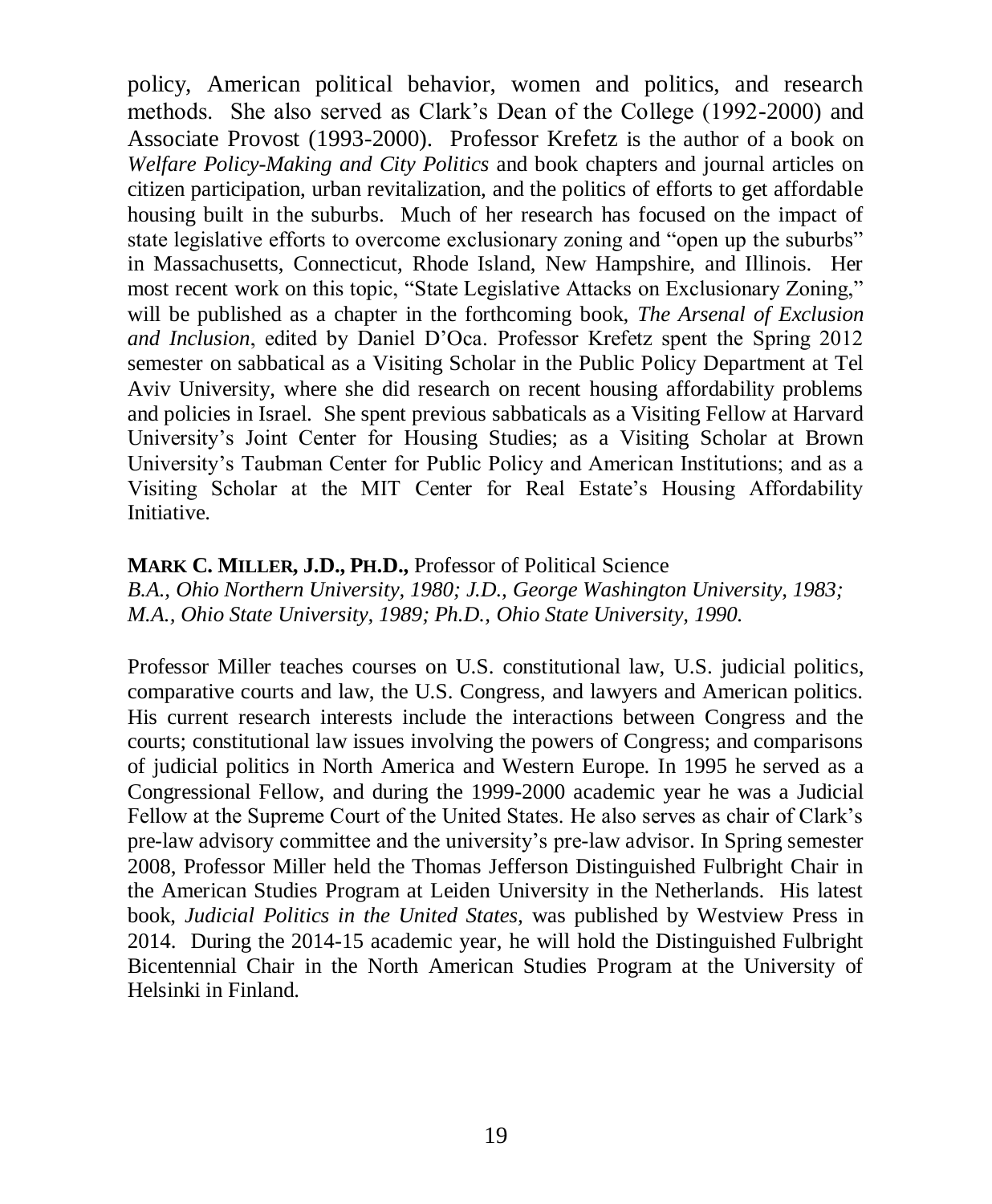#### **PAUL W. POSNER, PH.D.,** Associate Professor of Political Science

*B.A., The University of North Carolina at Chapel Hill, 1984; MA., The University of North Carolina at Chapel Hill, 1992; Ph.D., The University of North Carolina at Chapel Hill; 1999.* 

Professor Posner teaches courses on Latin-American politics, US-Latin American relations, democratic theory, and comparative environmental politics. His research interests include democratization and popular participation in developing countries, especially in Latin America; economic and state restructuring in Latin America and its impact on social organization and political participation; comparative public policy, particularly with respect to environmental regulation, labor policy, and social welfare reform; and the impact of globalization and the spread of neoliberal economics on domestic policy formation and implementation. While Chile has been the main focus of his research in Latin America, in recent years he has expanded his research to include Mexico, Argentina, and Venezuela. Professor Posner is the author of a recently-published book, *State, Market, and Democracy in Chile: The Constraint of Popular Participation*.

**HEATHER SILBER MOHAMED, PH.D.,** Assistant Professor of Political Science *B.A., Tufts University, 1998; M.Sc,. The London School of Economics and Political Science, London, U.K., 2002; M.A., Brown University, 2008; Ph.D., Brown University, 2012.* 

Professor Silber Mohamed teaches courses on women and politics, Latino politics in the U.S., racial and ethnic politics, research methods, American politics, and politics in the media. Her research interests center around Latino politics, immigration policy, immigrant socialization and participation, and identity politics in the U.S., with a particular focus on the intersection of race, class, and gender. She is affiliated with the Latin American and Latino Studies concentration and the program in Women's and Gender Studies. Prior to completing her Ph.D., Professor Silber Mohamed spent six years working in the U.S. Congress. Most recently, her work on identity and the 2006 immigration protests was published in *American Politics Research.*

#### **SRINIVISAN SITARAMAN, PH.D.,** Associate Professor of Political Science

*B.A., University of Madras, Chennai, India, 1987; M.A., University of Madras, Chennai, India, 1989; M.A., Ohio University, 1993; Ph.D. University of Illinois at Urbana-Champaign, 2003.*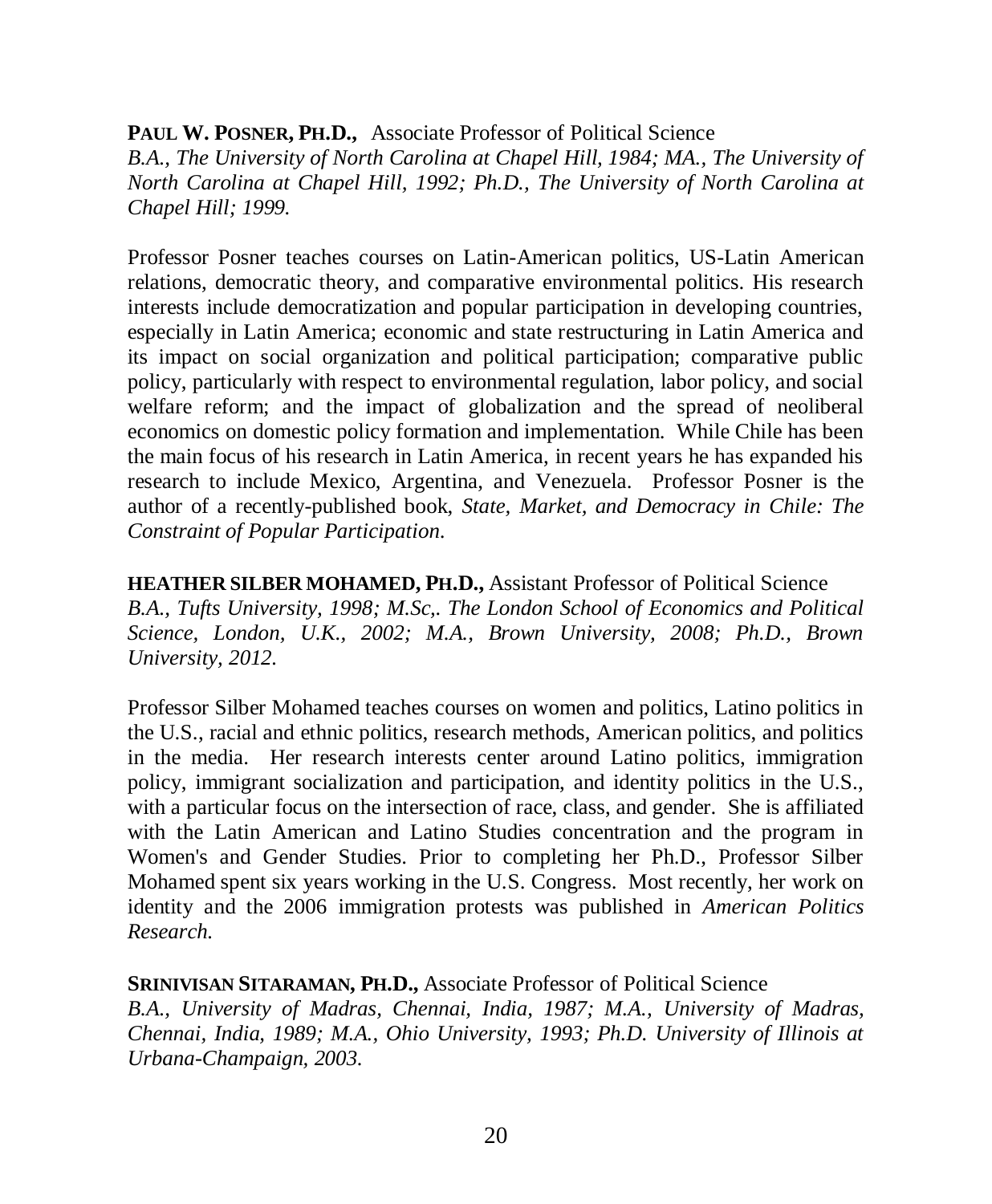Professor Sitaraman teaches courses on International Relations, International Political Economy, International Organizations and Law, Human Rights, Asian Politics, Research Methods, directs the Model UN Program, and he is affiliated with the Fairbank Center for East Asian Studies at Harvard University. His book released in the summer of 2009 dealt with the issue of state participation and resistance towards international treaty regimes. He has also published several articles and monographs on Environmental and Security Regimes and on South Asian Regional Security and Nonproliferation issues. Presently, he is working on two book projects—one on international intervention in failed and failing states and the other one on South Asian International Relations, particularly those involving China, India, and Pakistan.

#### **VALERIE SPERLING, PH.D.,** Professor of Political Science

*B.A., Yale University, 1987; M.A. Georgetown University, Russian Area Studies Program, 1991; Ph.D., University of California, Berkeley, 1997.*

Professor Sitaraman teaches courses on International Relations, International Political Economy, International Organizations and Law, Human Rights, Asian Politics, Global Governance, and Research Methods. He is also Research Associate with the Fairbank Center for Chinese Studies at Harvard University. His work has appeared in the *Journal of South Asian and Middle East Studies, Human Rights and Human Welfare, Colorado Journal of International Environmental Law and Policy, The Diplomat, Foreign Policy in Focus, East Asia Forum, Georgetown Journal of International Affairs,* and *Amsterdam Law Forum.* His book *State Participation in International Treaty Regimes* was published in 2009. Currently he is working on a book on the New Dynamics of South Asian Security. Professor Sitaraman also directs the award winning Model United Nations Program.

**ORA B. SZEKELY, PH.D., Assistant Professor of Political Science.** 

*B.A. Cornell University, 1999; M.A. University of Chicago, 2004; Ph.D. McGill University, 2011.*

Professor Szekely teaches courses on comparative politics, including introduction to comparative politics; the politics of the Middle East; the politics of ethnicity and identity; the Arab-Israeli conflict; and a capstone seminar on civil war. Her research focuses on nonstate military actors in the developing world, particularly in the Middle East. Her work has been published in the Journal of Peace Research, Middle East Policy, Foreign Policy Analysis, and elsewhere. Her current book project is a comparison of the effects of the foreign and domestic policy choices made by Hamas, Hizbullah, the PLO, and Amal, and how those choices have shaped their relative effectiveness militarily and politically. She has conducted field research in Jordan, Lebanon, Syria, Israel, Egypt, and the Palestinian Territories.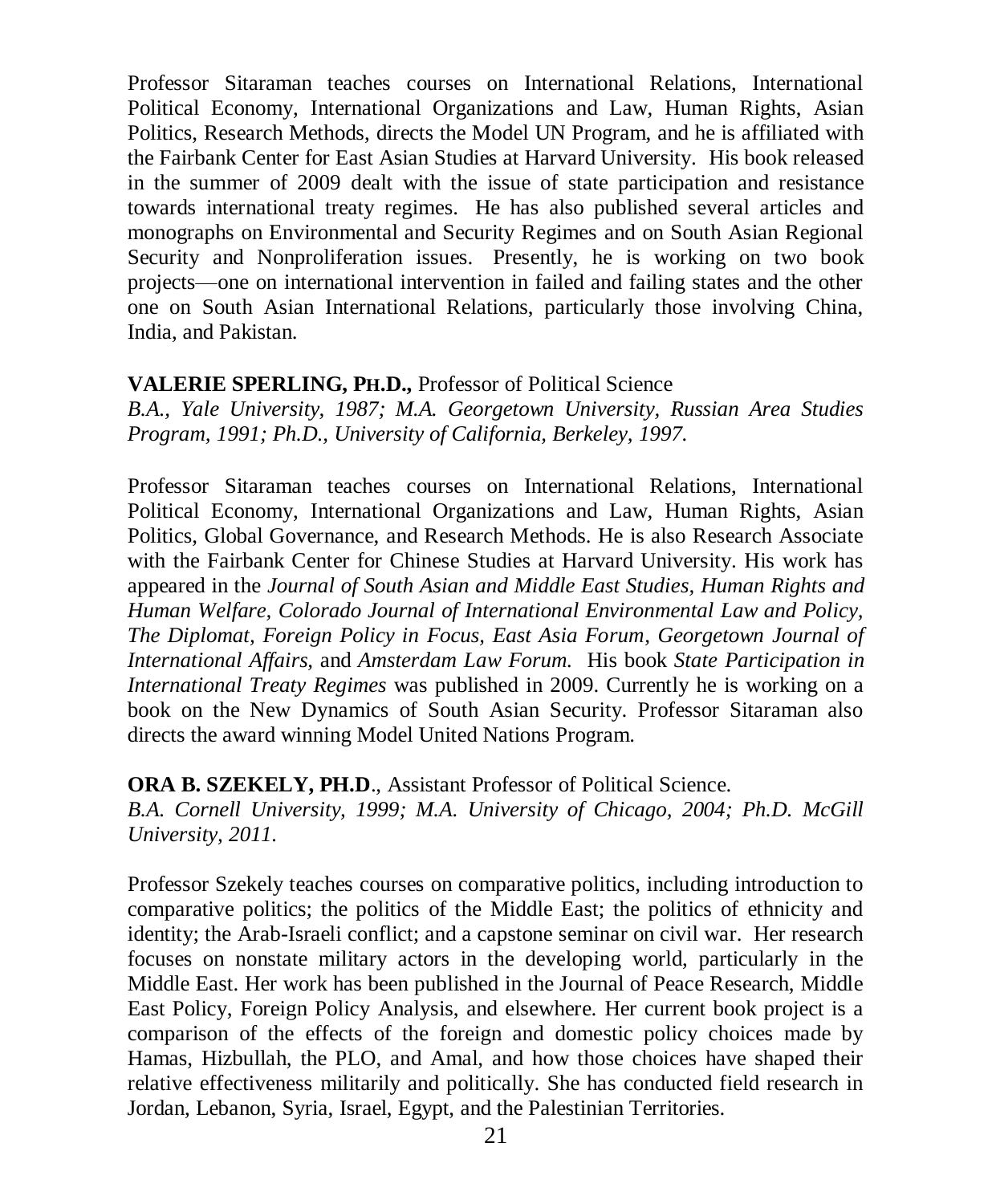#### **KRISTEN P. WILLIAMS, PH.D,** Professor and Chair of the Department of Political Science

*B.A., University of California, Los Angeles, 1986; M.A., California State University, Long Beach, 1990; M.A. University of California, Los Angeles, 1992; Ph.D., University of California, Los Angeles, 1998.*

Professor Williams teaches courses on international relations, including introduction to international relations; U.S. foreign policy; nationalism, ethnic conflict and international security; U.S. national security; peace and war; gender, war and peace; religion and international relations. Her research addresses the connection between international relations theory, nationalism and ethnic conflict, and gender. She has published several books: *Despite Nationalist Conflicts: Theory and Practice of Maintaining World Peace* (2001); *Identity and Institutions: Conflict Reduction in Divided Societies* (2005) and *Ethnic Conflict: A Systematic Approach to Cases of Conflict* (2011) (co-authored with Neal G. Jesse); *Women, the State and War: A Comparative Perspective on Citizenship and Nationalism* (2007), *Women and War: Gender Identity and Activism in Times of Conflict* (2010), and *Women at War, Women Building Peace: Challenging Gender Norms* (Bloomfield, CT: Kumarian Press, 2013) (co-authored with Joyce P. Kaufman); and *Beyond Great Powers and Hegemons: Why Secondary States Support, Follow or Challenge* (2012) (co-edited with Neal G. Jesse and Steven Lobell).

Emeritus: **JOHN C. BLYDENBURGH, PH.D.**

Research Professor: **CYNTHIA H. ENLOE, PH.D.**

Adjunct Faculty: **DOUGLAS J. LITTLE, PH.D. ROBERT J.S. ROSS, PH.D.**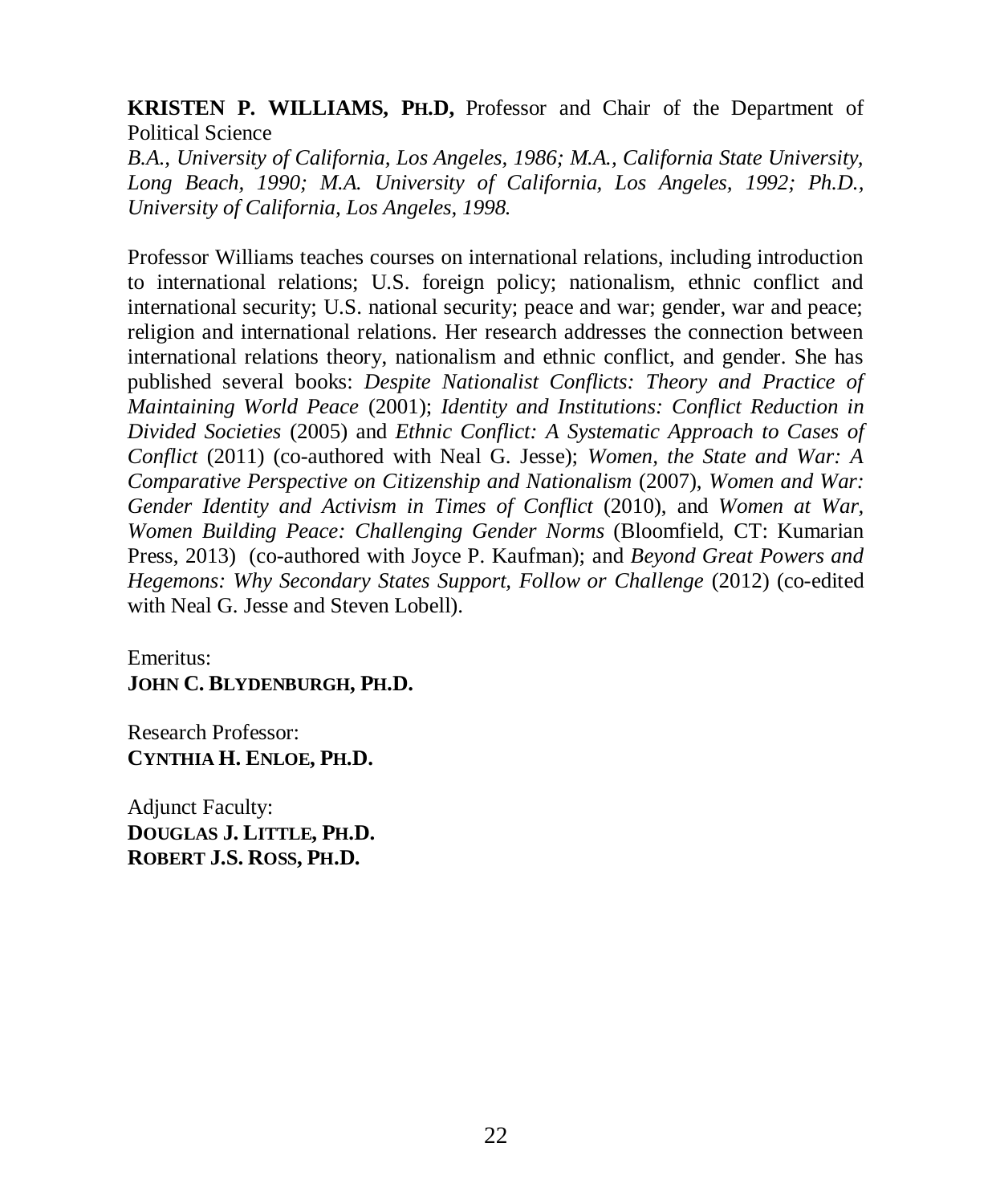## **POLITICAL SCIENCE MAJOR WORKSHEET**

**Subfield \_\_\_\_\_\_\_\_\_\_\_\_\_\_\_\_\_\_\_\_\_\_\_\_\_\_\_\_\_\_\_\_\_\_\_\_\_\_\_\_\_\_\_\_\_\_\_\_\_\_\_\_\_\_\_\_\_\_\_**

### **SUBFIELD REQUIREMENTS**

One subfield introductory course (PSCI 050 – Introduction to American Government; PSCI 069 – Introduction to International Relations; or PSCI 070 – Introduction to Comparative Politics):

| Course                                                                                                                     | Semester | Dept. Waiver |
|----------------------------------------------------------------------------------------------------------------------------|----------|--------------|
| $\ast$                                                                                                                     |          |              |
| Three additional Political Science department courses in your chosen subfield:<br>(One of these MUST be at the 200 level): |          |              |
| 2. $\qquad \qquad$                                                                                                         |          |              |
| 3.                                                                                                                         |          |              |

One junior/senior Capstone Seminar in your chosen subfield (must be at 200 level):

4. \_\_\_\_\_\_\_\_\_\_\_\_\_\_\_\_\_\_\_\_\_\_\_\_\_\_\_\_\_ \_\_\_\_\_\_\_\_\_\_\_\_\_\_\_ \_\_\_\_\_\_\_\_\_\_\_\_\_\_\_

 $5.$   $*$ 

**Note:** The corresponding subfield introductory course (PSCI 050, PSCI 069 and PSCI 070) and PSCI 107 are *prerequisites* for subfield junior/senior Capstone Seminars. In certain cases, exceptions may be made with permission from the instructor.

One History course related to your subfield

 $6.$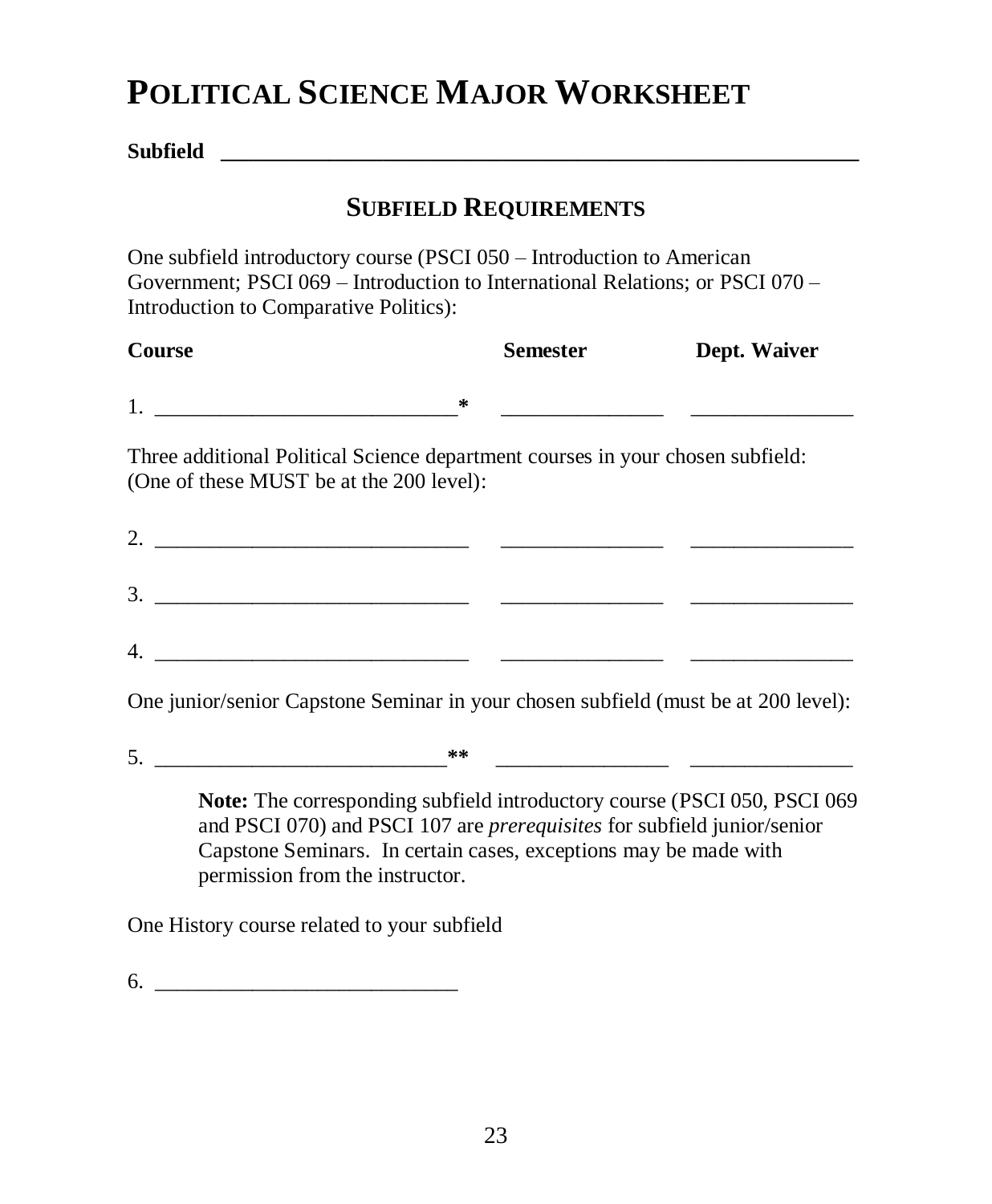#### **GENERAL REQUIREMENTS**

One introductory course *outside* your subfield specialization (PSCI 050 – Introduction to American Government, PSCI 069 – Introduction to International Relations, or PSCI 070 – Introduction to Comparative Politics):

7. **\_\_\_\_\_\_\_\_\_\_\_\_\_\_\_\_\_\_\_\_\_\_\_\_\_\_\_\* \_\_\_\_\_\_\_\_\_\_\_\_\_\_\_ \_\_\_\_\_\_\_\_\_\_\_\_\_\_\_** PSCI 107 Research Methods in Politics: 8. PSCI 107 \*\* One course in normative political theory (e.g., PSCI 155, PSCI 203, PSCI 206, PSCI 207, PSCI 260, or PSCI 265): 9. \_\_\_\_\_\_\_\_\_\_\_\_\_\_\_\_\_\_\_\_\_\_\_\_\_\_\_ \_\_\_\_\_\_\_\_\_\_\_\_\_\_\_ \_\_\_\_\_\_\_\_\_\_\_\_\_\_\_ Economics 010 (or Economics 100):  $10.$  \* Three Political Science Department courses from *outside* your subfield: (One of these MUST be at the 200 level and one MUST be in the  $3<sup>rd</sup>$  subfield either the Introduction to that subfield or any other course in that subfield.) 11. \_\_\_\_\_\_\_\_\_\_\_\_\_\_\_\_\_\_\_\_\_\_\_\_\_\_ \_\_\_\_\_\_\_\_\_\_\_\_\_\_\_ \_\_\_\_\_\_\_\_\_\_\_\_\_\_\_\_ 12. \_\_\_\_\_\_\_\_\_\_\_\_\_\_\_\_\_\_\_\_\_\_\_\_\_\_ \_\_\_\_\_\_\_\_\_\_\_\_\_\_\_ \_\_\_\_\_\_\_\_\_\_\_\_\_\_\_\_ 13. \_\_\_\_\_\_\_\_\_\_\_\_\_\_\_\_\_\_\_\_\_\_\_\_\_\_ \_\_\_\_\_\_\_\_\_\_\_\_\_\_\_ \_\_\_\_\_\_\_\_\_\_\_\_\_\_\_\_ **\*** Students are *strongly* encouraged to take these courses in their first or second year.

\*\* Research Methods should be taken in the sophomore year. It is a prerequisite for the subfield junior/senior Capstone Seminars.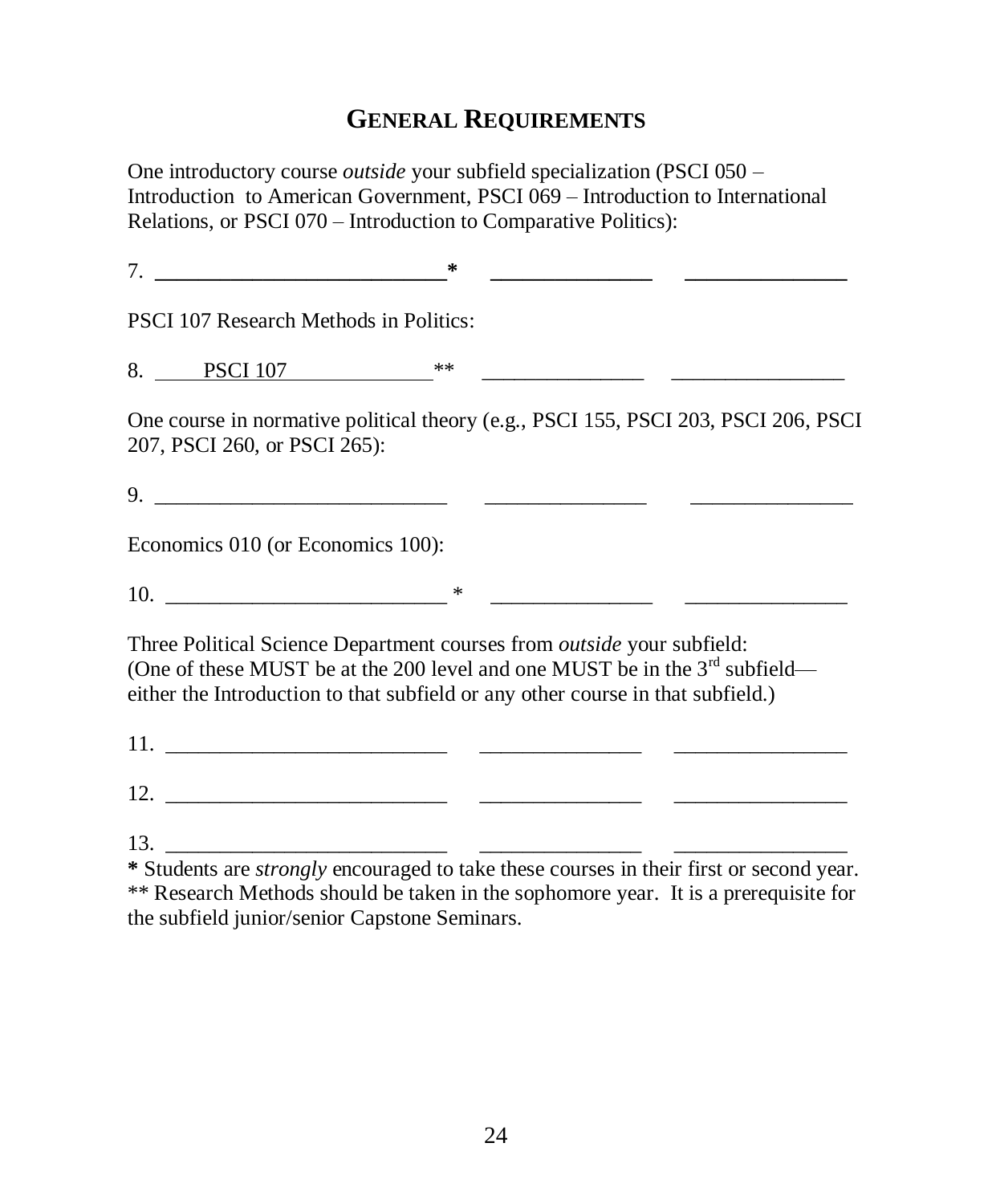#### **UNIVERSITY REQUIREMENTS FOR GRADUATION (32 CREDITS TOTAL)**

Program of Liberal Studies courses:

Critical Thinking: \_\_\_\_\_\_\_\_FA \_\_\_\_\_\_\_\_\_\_VE Perspectives: \_\_\_\_\_\_\_\_\_AP \_\_\_\_\_\_\_\_GCP \_\_\_\_\_\_\_\_HP \_\_\_\_\_\_\_\_\_\_LCP \_\_\_\_\_\_\_\_\_\_SP \_\_\_\_\_\_\_\_\_\_VP

The six Perspective courses must come from six different departments.

## **REQUIREMENTS FOR THE MINOR**

The Political Science minor requires a minimum of six courses within the department. One must be an introductory course (PSCI 050, 069, or 070); one must be either in political theory (PSCI 155, 203, 206, 207, 260 or 265) or research methods (PSCI 107); and four others can be in any combination of subfield areas. Two of these courses must be at the 200 level. An internship supervised by a Political Science faculty member and approved political science courses taken as part of a Study Abroad program may count toward the minor.

## **POLITICAL SCIENCE MINOR WORKSHEET**

Introductory Course (PSCI 050, PSCI 069 or PSCI 070)

| <b>Course</b>                                                                   | <b>Semester</b> | Dept. Waiver |
|---------------------------------------------------------------------------------|-----------------|--------------|
|                                                                                 |                 |              |
| Political Theory (PSCI 155, PSCI 203, PSCI 206, PSCI 207, PSCI 260 or PSCI 265) |                 |              |

(PSCI 155, PSCI 203, PSCI 206, PSCI 207, PSCI 260 or PSCI 265) **OR** Research Methods (PSCI 107)

2. \_\_\_\_\_\_\_\_\_\_\_\_\_\_\_\_\_\_\_\_\_\_\_\_\_\_\_\_ \_\_\_\_\_\_\_\_\_\_\_\_\_\_\_ \_\_\_\_\_\_\_\_\_\_\_\_\_\_\_\_